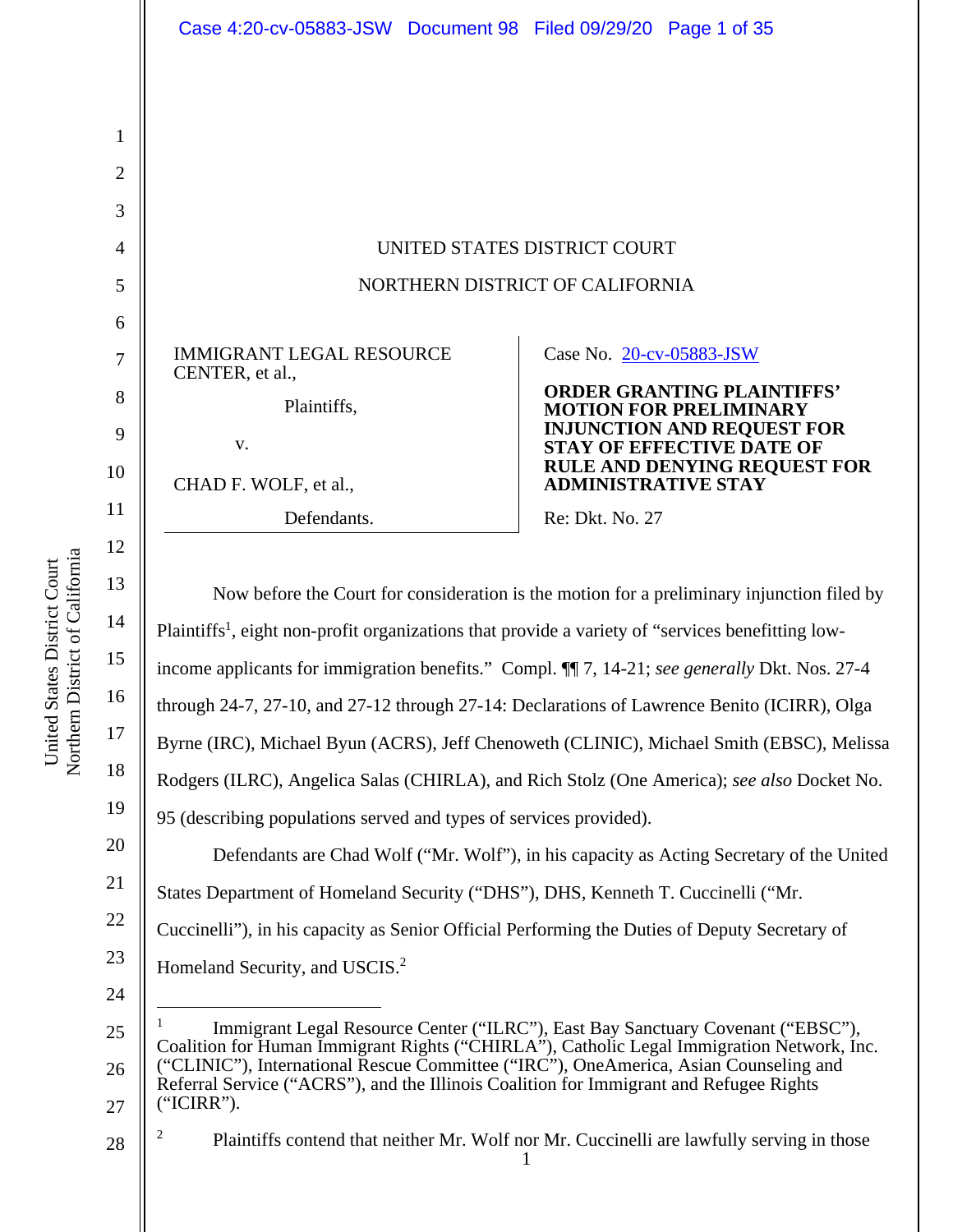2

3

4

5

6

7

8

9

10

11

12

13

14

15

16

17

18

19

20

21

22

Plaintiffs move to enjoin implementation of the USCIS Fee Schedule & Changes to Certain Other Immigration Benefit Request Requirements, 85 Fed. Reg. 46,788 (Aug. 3, 2020) ("Final Rule") and to stay its effective date of October 2, 2020.3 *See* Dkt. No. 74-1, Reply Declaration of Brian Stretch ("Stretch Reply Decl."), ¶ 2, Ex. 35 (Final Rule). The Court has considered the parties' papers, including all supplemental submissions, relevant legal authority, the record in this case, and the parties' arguments at the hearing held on September 25, 2020.<sup>4</sup> For the reasons that follow, the Court GRANTS Plaintiffs' motion. The Court also determines that a brief administrative stay of this ruling pending any decision by Defendants to appeal this Order is not warranted. However, if Defendants do file an appeal, nothing in this Order shall preclude them from filing a motion to stay before this Court.

#### **BACKGROUND**

USCIS is funded primarily by the fees it collects, rather by Congressional appropriations, and its budget is separate from the budgets for the agencies that provide DHS's enforcement services, Immigration and Customs Enforcement ("ICE") and Customs and Border Protection ("CBP"). *See* 6 U.S.C. § 296; 8 U.S.C. §§ 1356(h), (m); *see also* Compl. ¶¶ 47-49, 56. Fees collected by USCIS are deposited in the Immigration Examinations Fee Account ("IEFA") to

#### offices.

<sup>3</sup> There are at least two additional cases that challenge all or portions of the Final Rule on the same or similar grounds raised by Plaintiffs here. *See Northwest Immigrant Rights Project, et al., v. U.S. Customs & Immigration Servs.*, *et al.,* D.D.C No. 19-cv-3283-RDM; *Project Citizenship, Inc. v. U.S. Dep't of Homeland Sec., et al.*, D. Ma. No. 20-cv-11545-NMG. The court in *Northwest Immigrants* held a hearing on the plaintiffs' motion for a preliminary injunction on September 24, 2020. The court in *Project Citizenship* is scheduled to hear the plaintiff's motion for a preliminary injunction on October 23, 2020.

<sup>23</sup>  24 25 26 27 28 4 The Court also considered eight amicus briefs. The Constitutional Accountability Center ("CAC") (Dkt. No. 38-1) and The Cato Institute ("Cato") (Dkt. No. 39) provided additional argument in support Plaintiffs on the issues addressed in Section B of this Order. The remaining briefs filed in support of Plaintiffs' motion are from: (1) the Alliance of Business Immigration Lawyers (Dkt. No. 36); (2) a group of ten non-profit immigration advocates and legal and social service providers, including Kids in Need of Defense and the National Immigration Justice Center (Dkt. No. 47-1); (3) a group of twenty-one local governments and elected officials, including the County of Santa Clara and the City of New York (Dkt. No. 54); (4) a group of nineteen states, including California (Dkt. No. 55); and (5) Reclaim the Records (Dkt. No. 65-1). The Immigration Reform Law Institute filed an amicus brief in support of Defendants. (Dkt. No. 51.)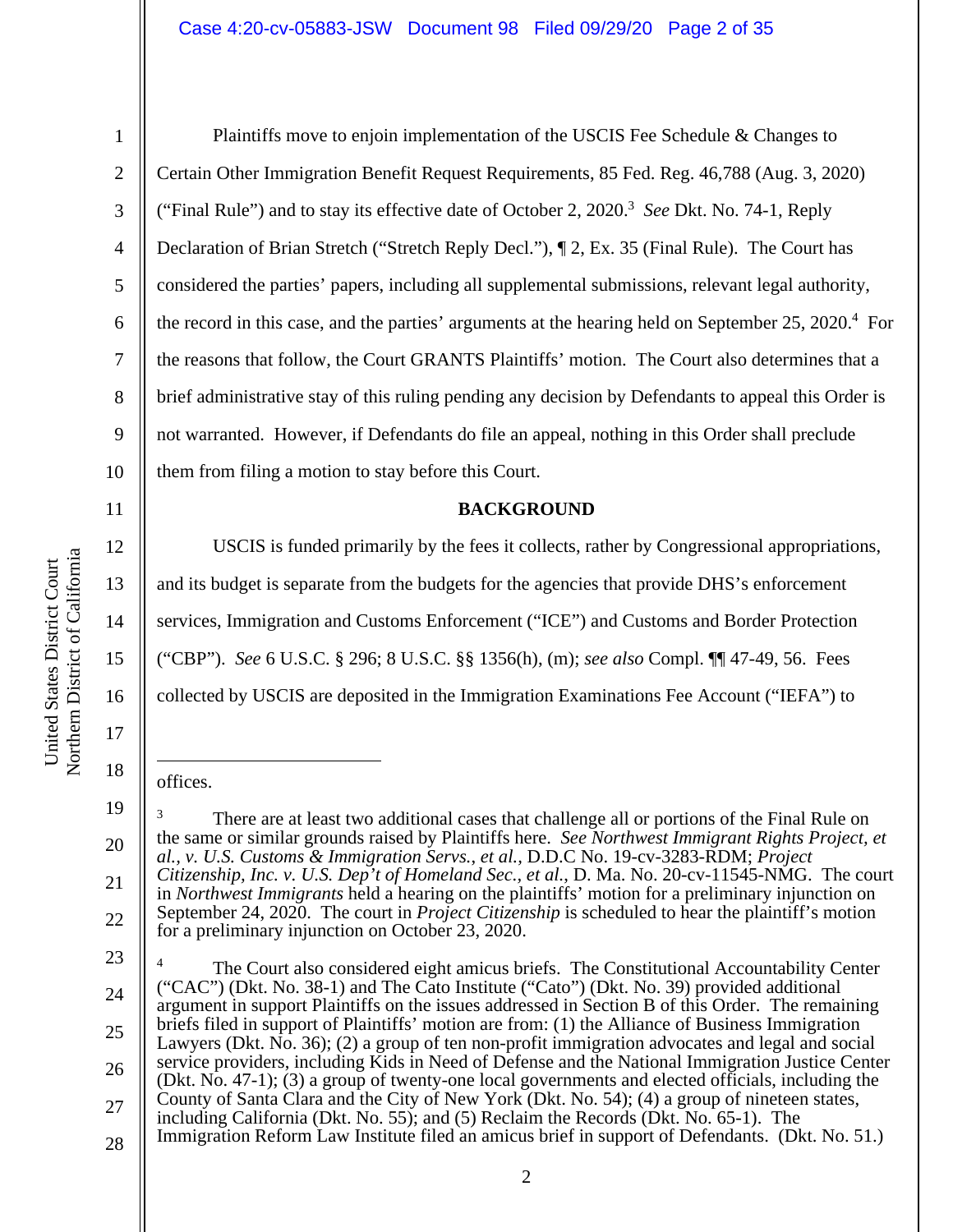provide "adjudication and naturalization services." 8 U.S.C. § 1356(m). Those fees

may be set at a level that will ensure recovery of the full costs of providing all such services, including the costs of similar services provided without charge to asylum applicants or other immigrants. Such fees may also be set at a level that will recover any additional costs associated with the administration of the fees collected.

*Id.*

1

2

3

4

5

6

7

8

9

10

11

12

13

14

USCIS conducts biennial fee reviews and, during the review for Fiscal Years ("FY") 2019/2020, "determined that current fees do not recover the full cost of providing adjudication and naturalization services." Final Rule, 85 Fed. Reg. at 46,788; *see also id.* at 46,789 (stating "[f]ee schedule adjustments are necessary to recover the full operating costs associated with administering the nation's lawful immigration system and safeguarding its integrity and promise by efficiently and fairly adjudicating requests for immigration benefit[s], while protecting Americans, securing the homeland, and honoring our values"); *see also* Stretch Reply Decl., ¶ 5, Ex. 38 (2019-2020 IEFA Fee Review Supporting Documentation with Addendum, May 2020 ("May IEFA Fee Review")).

15 16 17 18 19 20 21 22 23 24 25 26 On November 14, 2019, following that biennial fee review, DHS issued a notice of proposed rule-making signed by Kevin K. McAleenan ("Mr. McAleenan") as "Acting Secretary". Stretch Reply. Decl., ¶ 3, Ex. 36 (USCIS Fee Schedule & Changes to Certain Other Immigration Benefit Request Requirements, 84 Fed. Reg. 62,280, at 62,280 and 62,371 (Nov. 14, 2019) ("NPRM")). DHS stated that the current fee levels "are insufficient to recover the full cost of [USCIS's] operations funded by the IEFA" and stated that if USCIS "continues to operate at current fee levels, it would experience an average annual shortfall (the amount by which expenses exceed revenue) of \$1,262.3 million." *Id.* at 62,282. DHS required written comments to be submitted before December 16, 2019, although DHS extended the comment period twice. The comment period eventually closed on February 10, 2020. *See* Stretch Reply Decl., ¶ 4, Ex. 4 (84 Fed. Reg. 67,243 (Dec. 19, 2019)); *see also* 85 Fed. Reg. 4,243 (Jan. 24, 2020). DHS published the Final Rule on August 3, 2020.

27 28 DHS initially proposed to adjust fees by a weighted average increase of 21 percent. NPRM, 84 Fed. Reg. at 46,280. In the Final Rule DHS adjusts "USCIS fees by a weighted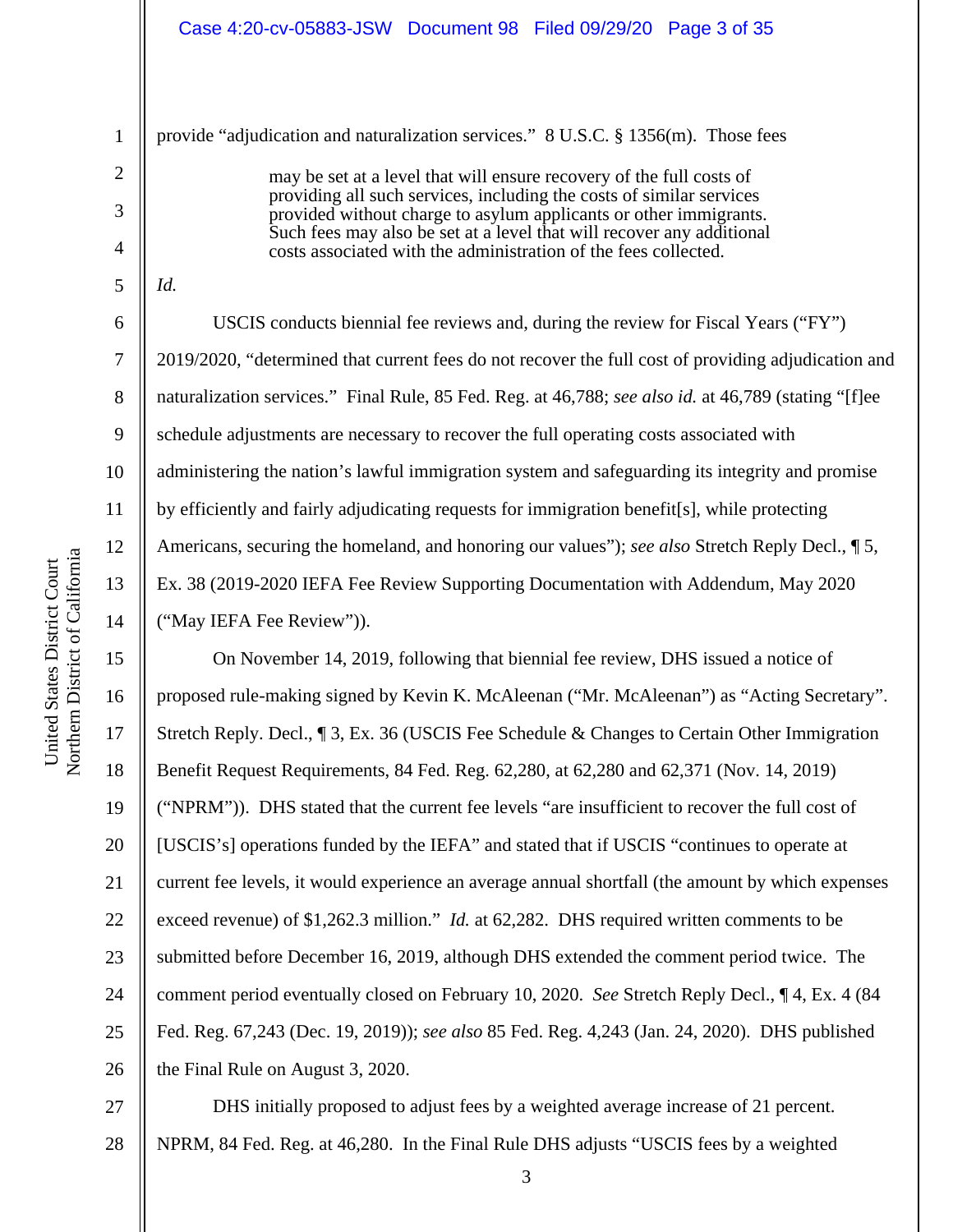average increase of 20 percent, add[s] new fees for certain immigration benefit requests, establish[es] multiple fees for non-immigrant worker petitions, and limit[s] the number of beneficiaries for certain forms." Final Rule, 85 Fed. Reg. at 46,788. The Final Rule also makes changes to fee waivers by eliminating the ability to seek a waiver for some fees and by changing the criteria used to determine if an individual is eligible for a waiver. *Id.* at 46,789.

While Plaintiffs challenge the validity of the Final Rule in its entirety, they highlight that DHS will require a \$50.00 non-waivable fee to apply for asylum. *See id.* at 46,844. The Immigration and Nationality Act ("INA") permits USCIS to impose a fee "for the consideration of an application for asylum [and] for employment authorization" so long as the fees do not "exceed the Attorney General's costs in adjudicating the applications." 8 U.S.C. § 1158(d). Until this rule was proposed, the United States did not charge a fee to apply for asylum.<sup>5</sup> Instead, the cost of applying for asylum has been subsidized by "other fee-paying benefit requestors[.]" NPRM, 84 Fed. Reg. at 62,318. In addition to the application fees, immigrants seeking asylum also will be required to pay a \$550.00 for their first Employment Authorization Document ("EAD"), as well as a \$30.00 biometric fee. None of these three fees can be waived. The Final Rule does provide for "a \$50 reduction in the fee for Form I-485, Application to Register Permanent Residence or Adjust Status, filed in the future, for principal applicants who pay the \$50 fee for Form I-589 and are subsequently granted asylum." Final Rule, 85 Fed. Reg. at 46,790.

24 On the same day DHS issued this NRPM, it also initiated a proposed rule-making procedure regarding Asylum Application, Interview, and Employment Authorization for Applicants. *See* 85 Fed. Reg. 38,532 (June 26, 2020). Under prior rules, applicants for asylum had to wait 180 days before they could work in the United States, but DHS extended that waiting period to 365 days. *See* 85 Fed. Reg. at 38,626 (to be codified at 8 C.F.R. § 208.7(a)(1)(ii)) ("An applicant for asylum cannot apply for initial employment authorization earlier than 365 calendar

25

1

2

3

4

5

6

7

8

9

10

11

12

13

14

15

16

17

18

19

20

21

22

<sup>26</sup>  27 28 5 This decision makes the United States one of four countries that impose fees to apply for this type of relief. According to the record, Iran, Fiji, and Australia also charge fees for asylum or refugee protection but provide for waivers or exemptions in some instances. *See* Final Rule, 85 Fed. Reg. at 46,848; NPRM, 84 Fed. Reg. at 62,319.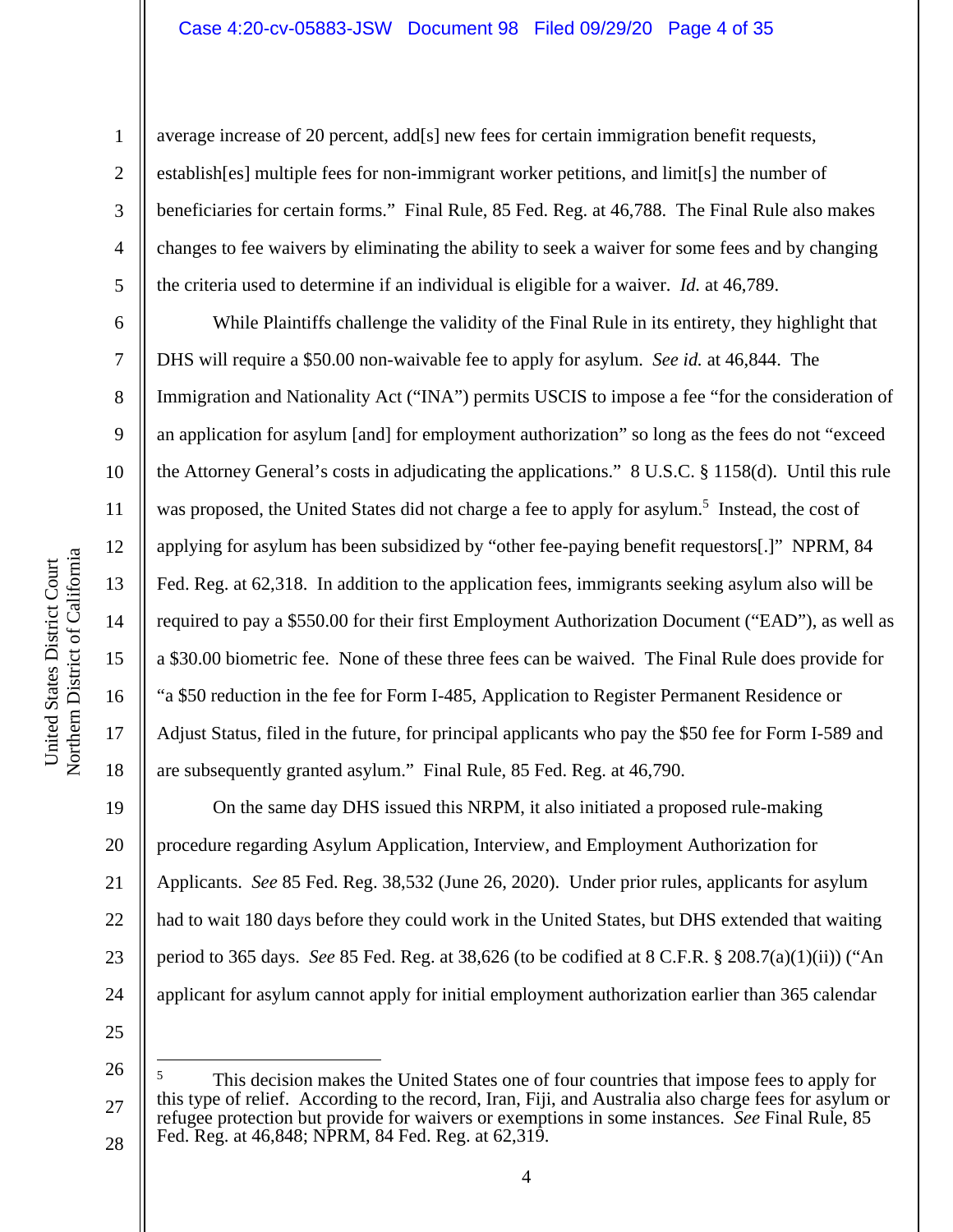days after the date USCIS or the immigration court receives the asylum application[.]"), enjoined, in part, by *Casa de Maryland, Inc. v. Wolf,* No. 8:20-cv-02118-PX, -- F. Supp. 3d --, 2020 WL 5500165, at \*2 n.3 (D. Md. Sept. 11, 2020) ("*Casa de Maryland*") (noting that "[i]n the last year," DHS has pursued rulemakings that "would make it more difficult to secure asylum" and citing, *inter alia*, NPRM, 84 Fed. Reg. 62,280).

Plaintiffs also highlight the fact that DHS increased the application fee for naturalization from \$640 to \$1,170, increased other fees associated with naturalization, and eliminated the option to obtain fee waivers for those fees. Final Rule, 85 Fed. Reg. at 46,791-792, Table 1 (noting fee increases for Forms N-300, N-36, N-400, N-470). DHS did reduce the fee associated with renewing lawful permanent resident ("LPR") status, but it "unbundled" fees for three applications associated with obtaining LPR status: the application for permanent residency (Form I-485), the application for an EAD (Form I-765), and an application for travel document (Form I-131.) *Id.*, at 46,791-792 & Table 1. Plaintiffs allege that, since 2007, there has been flat fee of \$1,140 for those applications (\$750 for children under 14). DHS will now charge \$1,130 for Form I-485, \$550 for Form I-765, and \$590 for Form I-131. *Id.*

16 17 18 19 20 21 22 23 Plaintiffs also highlight the changes to fee waivers in the Final Rule. "The 2011 Fee Waiver Policy" provided that an applicant could qualify for a fee waiver if: (1) they received a means-tested benefit; (2) had household incomes at or below 150% of the Federal Poverty Guidelines ("FPG"); or (3) could establish extreme financial hardship. *See* NPRM, 84 Fed. Reg. at 62,298. The NPRM noted that the proposed rule would "further limit[] forms eligible for a fee waiver and the criteria to establish eligibility for a fee waiver. *Id.* Under the Final Rule, where fee waivers are still available, an applicant will be eligible only if their annual household income is less than 125% of the FPG.<sup>6</sup> Final Rule, 85 Fed. Reg. at 46,819-820.

24

25

1

2

3

4

5

6

7

8

9

10

11

12

13

14

15

5

Plaintiffs' motion addresses their first, second, and third claims for relief, which allege

<sup>26</sup>  27 28 6 Under the William Wilburforce Trafficking Victims Protection Reauthorization Act of 2008 ("TVPRA"), DHS is required to provide the opportunity for certain applicants to apply for fee waivers for "any fees associated with filing an application for relief through final adjudication of the adjustment of status." 8 U.S.C. § 1255(*l*)(7); *see also* NPRM, 84 Fed. Reg. at 62,297, Table 7; Final Rule, 85 Fed. Reg. at 46,812-813, Table 3.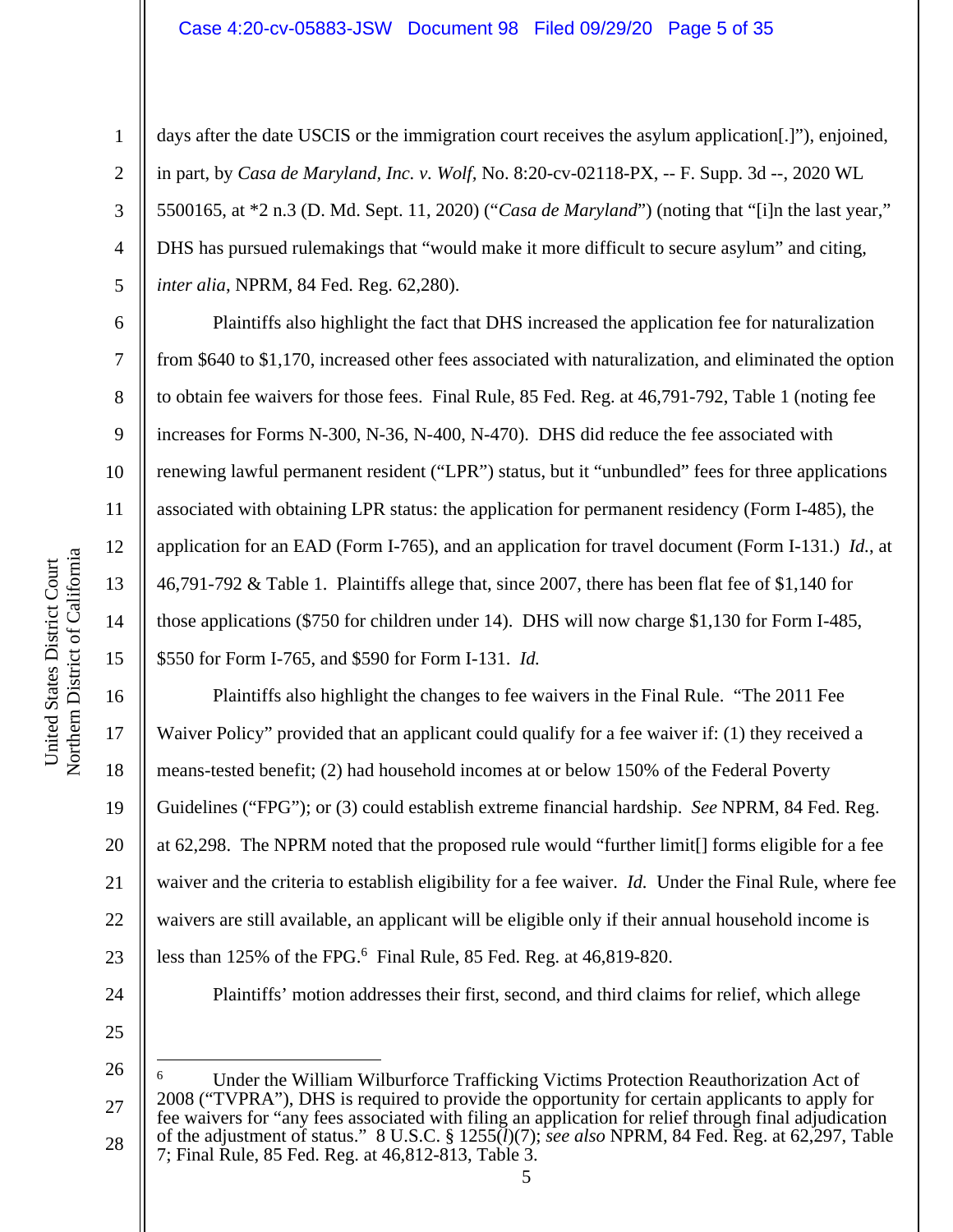violations of the Administrative Procedure Act, 5 U.S.C. section 706. The Court will address additional facts as necessary in the analysis.

## **ANALYSIS**

### **A. Legal Standards Applicable to a Motion for a Preliminary Injunction.**

In order to prevail on their motion, "Plaintiffs must show that (1) they are likely to succeed on the merits, (2) they are likely to 'suffer irreparable harm' without relief, (3) the balance of equities tips in their favor, and (4) an injunction is in the public interest." *East Bay Sanctuary Covenant v. Barr*, 964 F.3d 832, 844-45 (9th Cir. 2020) ("*Barr*"); *see also Winter v. Nat. Res. Def. Council, Inc.*, 555 U.S. 7, 20 (2008). Where, as here, "the government is a party these last two factors merge." *Barr*, 964 F.3d at 845 (quoting *Drakes Bay Oyster Co. v. Jewell*, 747 F.3d 1073, 1092 (9th Cir. 2014). In *Alliance for the Wild Rockies v. Cottrell*, the Ninth Circuit held that the "serious questions" sliding scale approach survives *Winter*. 632 F.3d 1127, 1134-35 (9th Cir. 2011). Thus, a court may grant a preliminary injunction if a plaintiff demonstrates that there are serious questions going to the merits and a hardship balance that tips sharply in its favor, and the other two elements of the *Winter* test are also met. *Id.* at 1132.

16 17 18 19 20 21 Under the APA, "[o]n such conditions as may be required and to the extent necessary to prevent irreparable injury, the reviewing court, …, may issue all necessary and appropriate process to postpone the effective date of an agency action or to preserve status or rights pending conclusion of the review proceedings." 5 U.S.C. § 705. "The factors considered when issuing such a stay substantially overlap with the *Winter* factors for a preliminary injunction." *City and County of San Francisco v. U.S. Customs & Immigration Servs.*, 408 F. Supp. 3d 1057, 1078

22 (N.D. Cal. 2019).

23 24

### **B. Plaintiffs' Challenges to the Validity of Mr. McAleenan's and Mr. Wolf's Service as Acting Secretary of DHS.**

25 26 27 28 The APA permits a court to, *inter alia,* "hold unlawful and set aside agency action, findings and conclusions found to be - arbitrary, capricious, an abuse of discretion, or otherwise not in accordance with law." 5 U.S.C. § 706(2)(A). Plaintiffs assert the Final Rule must be set aside as contrary to law because neither Mr. McAleenan nor Mr. Wolf were lawfully serving as

1

2

3

4

5

6

7

8

9

10

11

12

13

14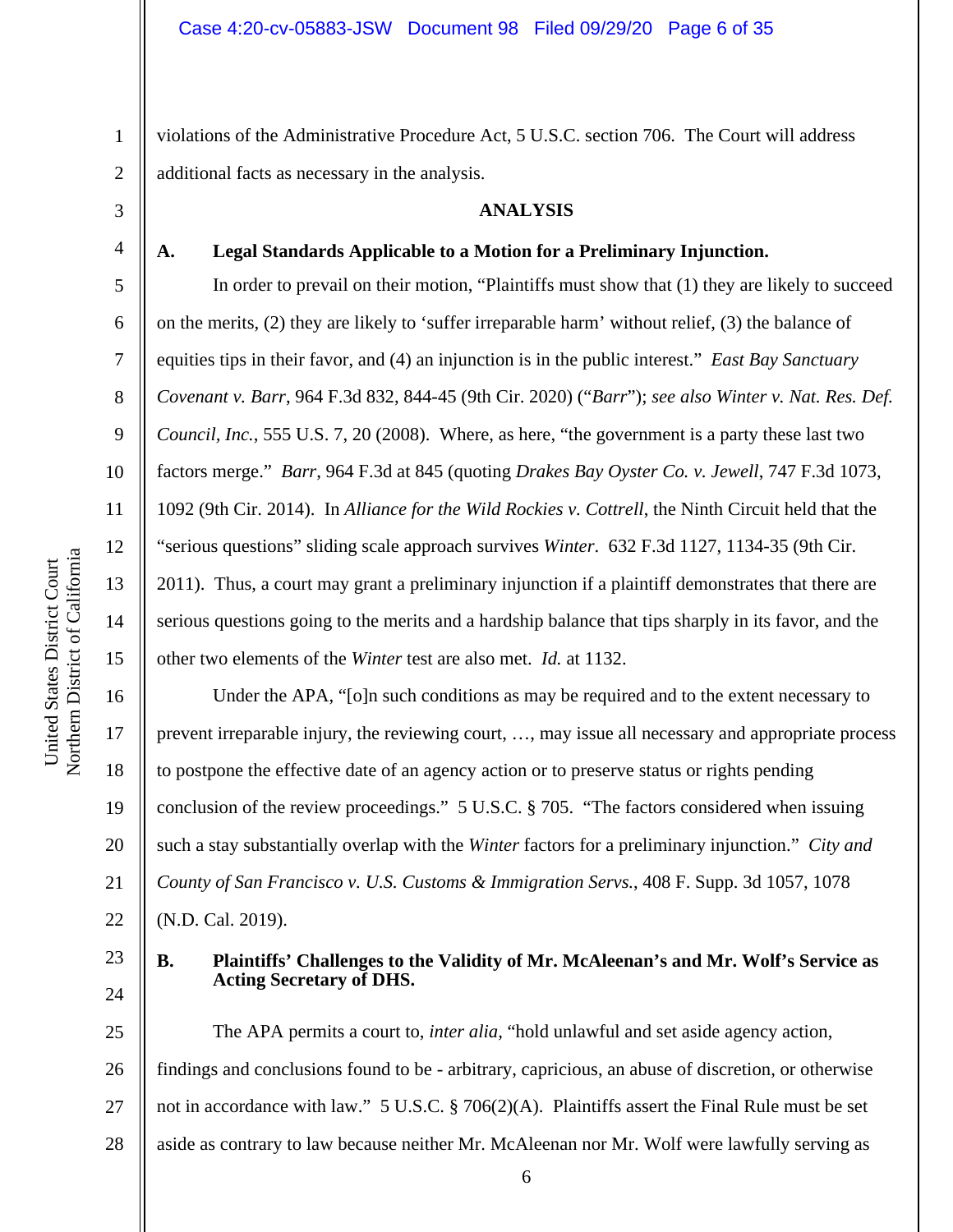Acting Secretary when the NRPM and Final Rule were issued. Plaintiffs argue the appointments: (1) were not effective under the relevant provisions of the Homeland Security Act ("HSA"); and (2) violated the time limitations on service contained in the Federal Vacancies Reform Act ("FVRA").

Under the Appointments Clause, the President is granted the power to nominate Officers of the United States, such as DHS Secretary. U.S. Const., art. II, § 2, cl.2. That power is counterbalanced by "[t]he Senate's advice and consent power … a critical structural safeguard of the constitutional scheme." *NLRB v. Sw. General, Inc.*, -- U.S. --, 137 S.Ct. 929, 935 (2017) ("*Sw. General II*") (internal quotations, alterations and citations omitted). The Senate's power to advise and consent was designed to place a "'check upon a spirit of favoritism in the President,' 'prevent the appointment of unfit characters,' and provide a 'source of stability in the administration.'" *Bullock v. U.S. Bureau of Land Mgmt.*, No. 20-cv-000620-BMM, -- F. Supp. 3d --, 2020 WL 5746836, at \*7 (D. Mont. Sept. 25, 2020) (quoting The Federalist No. 76 (A. Hamilton)).

On April 7, 2019, former DHS Secretary Kirstjen M. Nielsen announced her resignation and left office on April 10, 2019. President Trump did not submit a nominee to replace Secretary Nielsen until September 10, 2020, when he nominated Mr. Wolf for that position. As that delay demonstrates, "[t]he constitutional process of Presidential appointment and Senate confirmation [PAS] can take time." *Sw. General II*, 137 S.Ct. at 935. To account for such delays, Congress enacted vacancy statutes through which it gives "the President limited authority to appoint acting officials to temporarily perform the functions of a PAS office without first obtaining Senate approval." *Id*.; *see also Casa De Maryland*, 2020 WL 5500165, at \*14. Those vacancy statutes "allowed the President to fill vacancies with temporary acting officers, subject to limitations on whom he could appoint and how long the appointee could serve." *Sw. General, Inc. v. NLRB*, 796 F.3d 67, 81 (D.C. Cir. 2015) ("*Sw. General I*"). The Executive Branch did not always comply with those limitations, resulting in "interbranch conflict" and, eventually, the passage of the FVRA in 1998. *See Sw. General II*, 137 S.Ct. at 935-36.<sup>7</sup>

27

28

1

2

3

4

5

6

7

8

9

10

11

12

13

14

15

16

17

18

19

20

21

22

23

24

25

<sup>7</sup> The Court will not detail the history of the various vacancy statutes or the conflicts that ultimately led to the passage of the FVRA, which are detailed in *Southwest General II*, 137 S.Ct.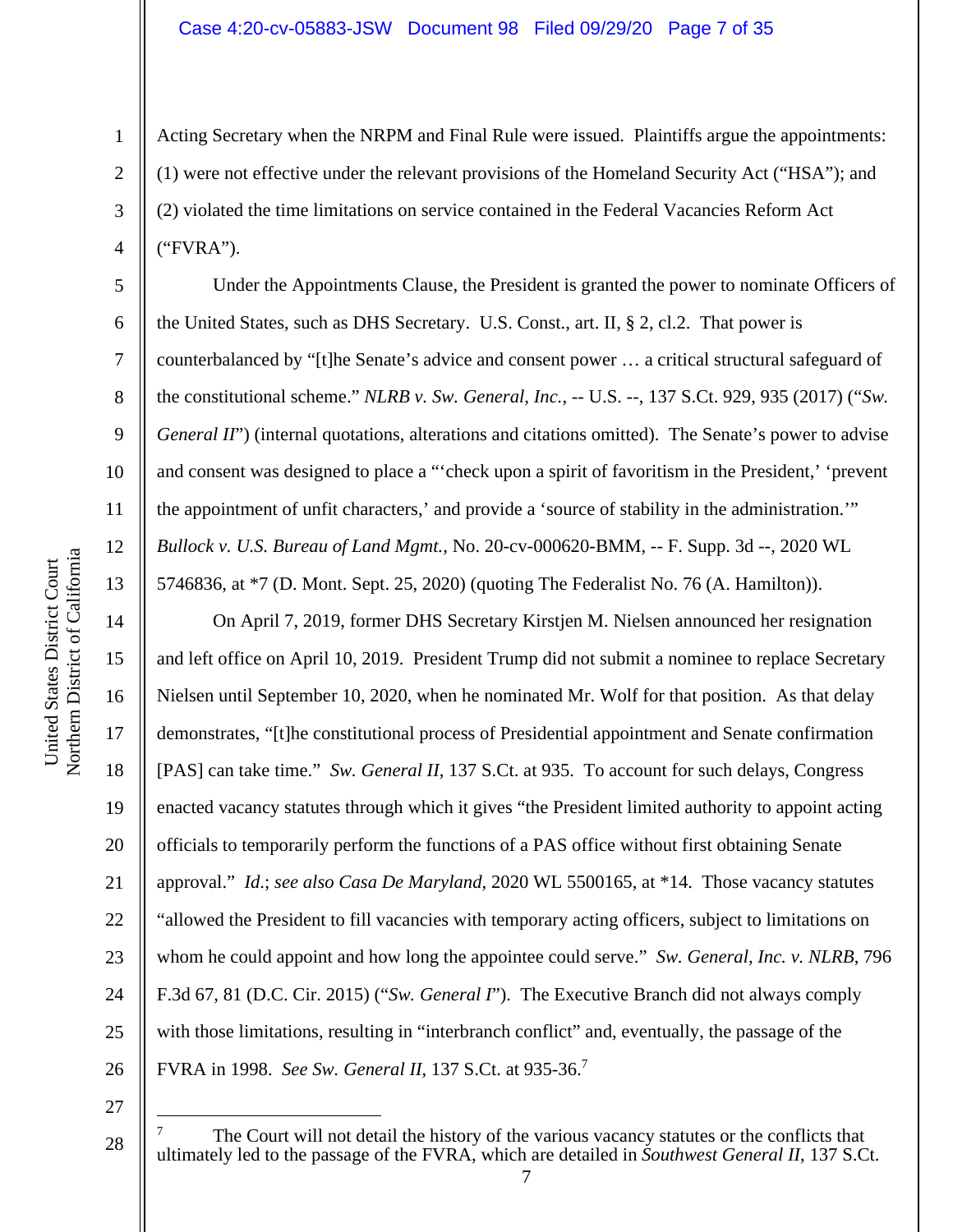2

3

4

5

6

7

8

9

10

11

12

13

Section 3345 of the FVRA addresses who may fill a vacancy in a PAS office. 5 U.S.C. § 3345(a). Section 3345(a) sets forth a "default" rule, which provides that the "first assistant" to the vacant office "shall perform the functions and duties of the office temporarily in an acting capacity subject to the time limitations of section 3346." Alternatively, "the President (and only the President) may direct" an individual to serve temporarily in an acting capacity "subject to the time limitations of section 3346[.]" 5 U.S.C. § 3345(a)(2)-(3). Section 3345 of the FVRA also addresses who is not eligible to serve as an acting officer. By way of example, "a person may not service as an acting officer for an office under this section if -- during the 365-day period preceding the" vacancy "such person … did not serve in the position of first assistant to the office of such officer … and the President submits a nomination of such person to the Senate to such office." 5 U.S.C. §§ 3345(b)(1)(A)(i), (B); *see also Sw. General II*, 137 S.Ct. at 938. The Supreme Court has held the prohibition contained in Section 3345(b)(1) applies to each subsection of 3345(a). *Sw. General II*, 137 S.Ct*.* at 935.

14 15 16 17 18 19 20 21 22 23 Subject to an exception not relevant here, "the person serving as an acting officer as described under section 3345 may serve in the office  $- (1)$  for no longer than 210 days beginning on the date the vacancy occurs; or (2) … once a first or second nomination for the office is submitted to the Senate, from the date of such nomination for the period that the nomination is pending in the Senate." 5 U.S.C.  $\S$  3346(a)(1)-(2). The FVRA also establishes certain penalties for non-compliance with its terms. "An action taken by any person who is not acting under section 3345, 3346, or 3347, or as provided by [section 3348] subsection (b), in the performance of any function or duty of a vacant office to which this section and sections 3346, 3347, 3349, 3349a, 3349b, and 3349c apply *shall have no force and effect*." 5 U.S.C. § 3348(d)(1) (emphasis added). Such an action also "may not be ratified." *Id.* § 3348(d)(2).

24 25 26 "Congress enacted the FVRA against the backdrop of several agency-specific succession statutes applicable to PAS offices," and it added an "exclusivity" provision, Section 3347, to accommodate those statutes. *Casa de Maryland*, 2020 WL 5500165, at \*15. Section 3347

27

at 935-36, *Casa de Maryland*, 2020 WL 5500165, at \*14-15, and the amicus brief submitted by CAC at pp. 3-6.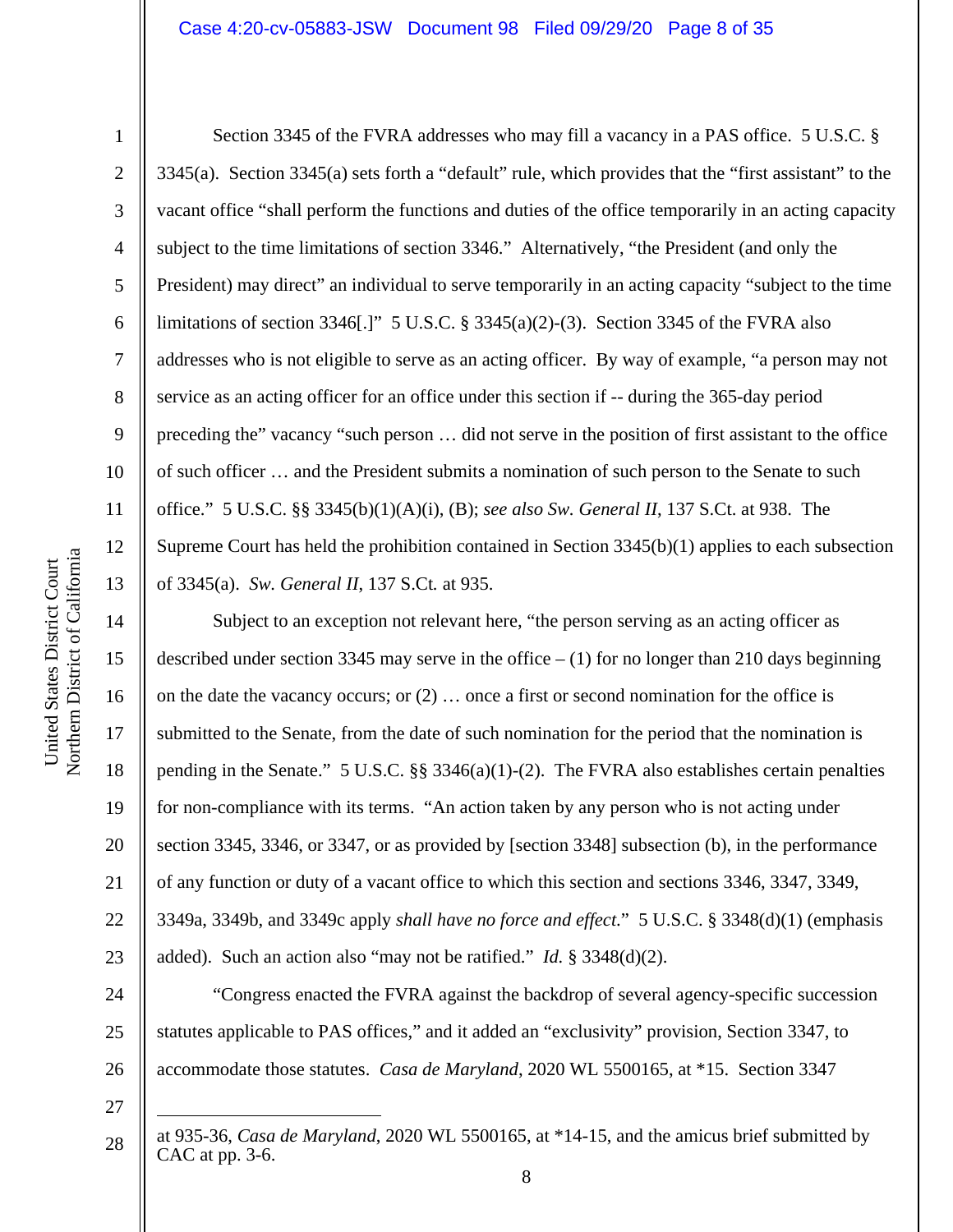|                | Case 4:20-cv-05883-JSW Document 98 Filed 09/29/20 Page 9 of 35                                                                          |  |  |
|----------------|-----------------------------------------------------------------------------------------------------------------------------------------|--|--|
|                |                                                                                                                                         |  |  |
| $\mathbf{1}$   | provides, in relevant part:                                                                                                             |  |  |
| $\overline{2}$ | Sections 3345 and 3346 are the exclusive means for temporarily<br>authorizing an acting official to perform the functions and duties of |  |  |
| 3              | [a PAS office] $unless$ -  a statutory provision expressly -<br>authorizes the  head of an Executive department, to designate an        |  |  |
| $\overline{4}$ | officer or employee to perform the functions and duties of a<br>specified office temporarily in an acting capacity; or  designates      |  |  |
| 5              | an officer or employee to perform the functions and duties of a<br>specified office temporarily in an acting capacity[.]                |  |  |
| 6              |                                                                                                                                         |  |  |
| 7              | 5 U.S.C. § 3347(a)(1)(A)-(B) (emphasis added).                                                                                          |  |  |
| 8              | Enter the HSA, which provides that the Deputy Secretary "shall be the Secretary's first                                                 |  |  |
| 9              | assistant for purposes of" the FVRA, expressly incorporating the "first assistant" language used in                                     |  |  |
| 10             | the FVRA. Pub. L. No. 107-296, § 103, 116 Stat. 2135, 2144 (2002) (emphasis added) (codified                                            |  |  |
| 11             | at 6 U.S.C. $\S$ 113(a)(1)(A)).                                                                                                         |  |  |
| 12             | On December 15, 2016, former DHS Secretary Jeh Johnson issued DHS Delegation No.                                                        |  |  |
| 13             | 00106 ("Delegation 00106"), DHS Orders of Succession and Delegations of Authorities for                                                 |  |  |
| 14             | Named Positions, Revision 8 ("Revision 8"). Dkt. No. 75-1, Declaration of Bradley Craigmyle                                             |  |  |
| 15             | ("Craigmyle Decl."), ¶ 6, Ex. 8. Section II.A of Revision 8 states that "[i]n the case of the                                           |  |  |
| 16             | Secretary's death, resignation, or inability to perform the functions of the Office, the orderly                                        |  |  |
| 17             | succession of officials is governed by Executive Order 13753 ["E.O. 13753"], amended on                                                 |  |  |
| 18             | December 9, 2016." Revision 8 at 1. Under E.O. 13753, the order of succession was: Deputy                                               |  |  |
| 19             | Secretary; Under Secretary for Management; Administrator of the Federal Emergency                                                       |  |  |
| 20             | Management Agency ("FEMA"); and Director of Cybersecurity and Infrastructure Security                                                   |  |  |
| 21             | Agency ("CISA"). <sup>8</sup> Revision 8, Section II.B. states "I hereby delegate to the officials occupying                            |  |  |
| 22             | the identified positions in the order listed (Annex A), my authority to exercise the powers and                                         |  |  |
| 23             | perform the functions and duties of my office, to the extent not otherwise prohibited by law, in the                                    |  |  |
| 24             | event I am unavailable to act during a disaster or catastrophic emergency." (Id.) The first four                                        |  |  |
| 25             | officials listed in Annex A are the same four officials listed in E.O. 13753.                                                           |  |  |
|                |                                                                                                                                         |  |  |

a

<sup>27</sup>  28 <sup>8</sup> E.O. 13753 actually states that the Under Secretary for National Protection and Programs is fourth in the line of succession. "[T]hat agency has been re-designated as the Cybersecurity and Infrastructure Security Agency," and the Under Secretary for NPP is the Director of CISA. *Casa de Maryland*, 2020 WL 5500165, at \*21 n.15; *see also* 6 U.S.C. § 652(a)(1)-(2).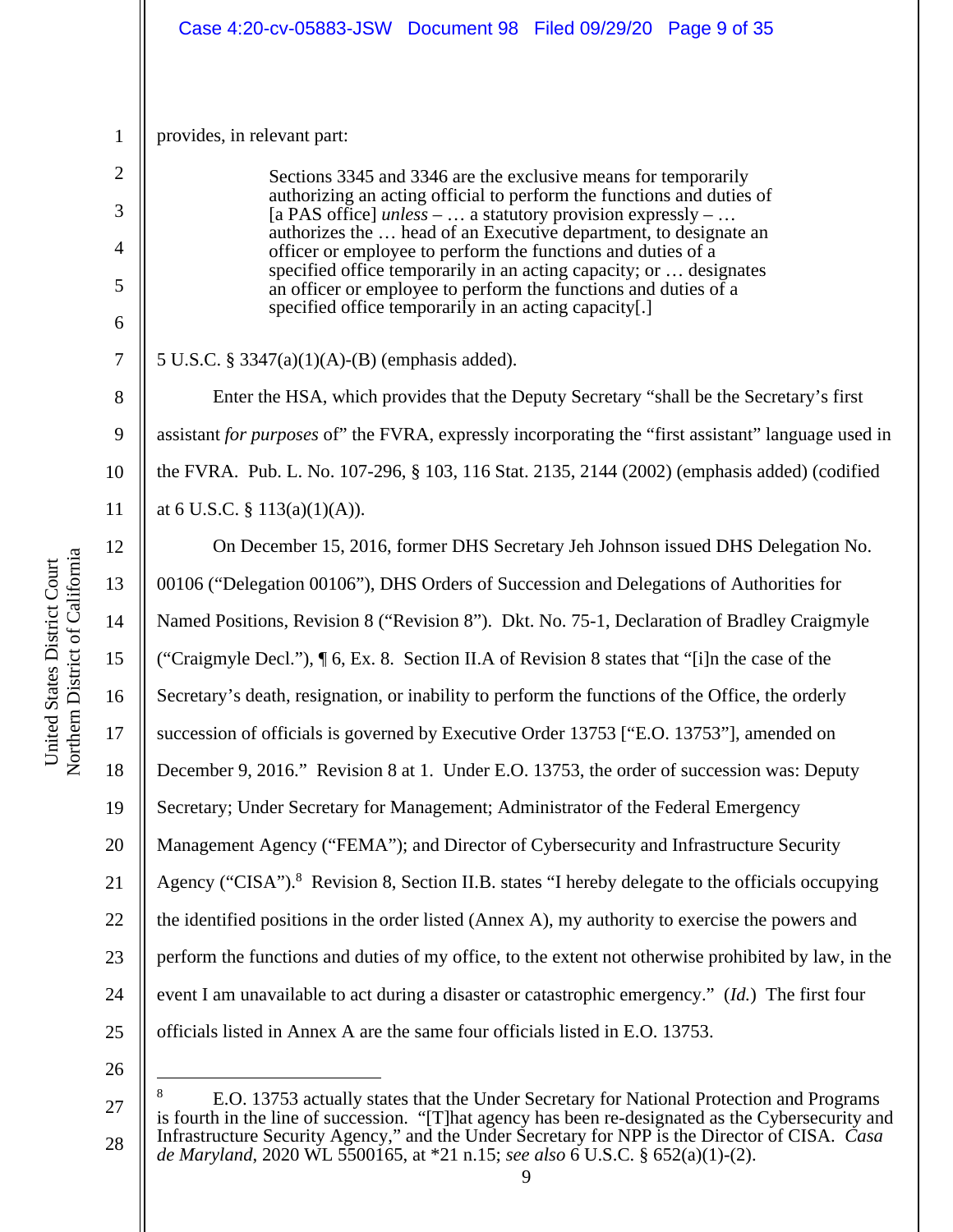#### Case 4:20-cv-05883-JSW Document 98 Filed 09/29/20 Page 10 of 35

1

2

3

4

5

6

7

8

9

10

23

24

28

On December 23, 2016, Congress amended the HSA to provide that the Under Secretary of Management "shall be first assistant to the Deputy Secretary … *for purposes of*" the FVRA. Pub. L. No. 114-328, § 1903, 130 Stat. 2000, 2672 (2016) (codified at 6 U.S.C. § 113(a)(1)(F) (emphasis added). Congress also added subsection (g), entitled "Vacancies." *Id.* (codified at 6 U.S.C. § 113(g)). Section  $113(g)(1)$  provides that "[n]otwithstanding [the FVRA], "the Under Secretary of Management shall serve as the Acting Secretary if by reason of … vacancy in office, neither the Secretary nor Deputy Secretary is available to exercise the duties of the Office of the Secretary." Section  $113(g)(2)$  provides that "[n]otwithstanding [the FVRA], the Secretary may designate such other officers of the Department in further order of succession to serve as Acting Secretary."

11 12 13 14 15 16 17 18 19 20 21 22 On April 9, 2019, Secretary Nielsen signed a memorandum entitled "Designation of an Order of Succession for the Secretary." Craigmyle Decl., ¶ 3, Ex. 2. The Court refers that memorandum and its attachment as the "April 9 Order." It is undisputed that the first time a DHS Secretary purported to alter the order of succession, pursuant to the authority granted in Section 113(g)(2), was when Secretary Nielsen issued the April 9 Order. The memorandum notes that Secretary Nielsen had expressed her "desire to designate certain officers of the Department of Homeland Security … in order of succession to serve as Acting Secretary" and states "[y]our approval of the attached document will accomplish such designation." April 9 Order at 1. It also refers to the attachment as "Annex A." The discussion section of the memorandum is redacted but concludes with the statement that "[b]y approving the attached document, you will designate your desired order of succession for the Secretary of Homeland Security in accordance with your authority pursuant to" 6 U.S.C. section 113(g)(2). *Id.* The attachment states:

#### **Amending the Order of Succession in the Department of Homeland Security.**

25 26 27 By the authority vested in me as Secretary of Homeland Security, including the Homeland Security Act of  $2002$ , 6 U.S.C. § 113(g)(2), I hereby designate the order of succession for the Secretary of Homeland Security as follows:

Annex A of DHS Orders of Succession and Delegations of Authorities for Named Positions, Delegation No. 00106, is hereby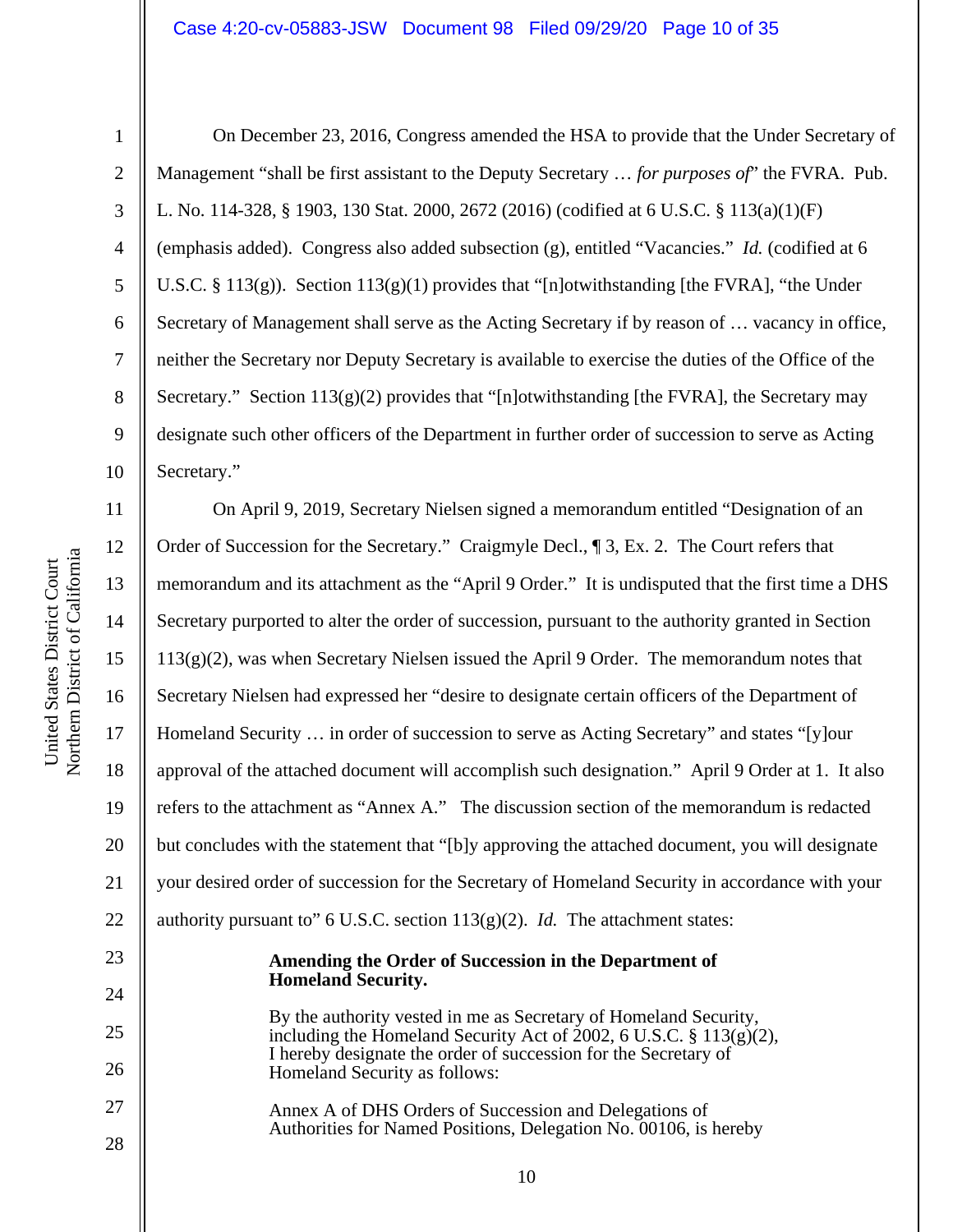|                                      | Case 4:20-cv-05883-JSW Document 98 Filed 09/29/20 Page 11 of 35                                                                                                                                                                                                                                                                                                                                     |  |  |
|--------------------------------------|-----------------------------------------------------------------------------------------------------------------------------------------------------------------------------------------------------------------------------------------------------------------------------------------------------------------------------------------------------------------------------------------------------|--|--|
| 1<br>2<br>3<br>4<br>5<br>6<br>7<br>8 | amended by striking the text of such Annex in its entirety and<br>inserting the following in lieu thereof:<br>Annex A: Order for Delegation of Authority by the Secretary of the<br>Department of Homeland Security.<br>Deputy Secretary of Homeland Security.<br>1.<br><b>Under Secretary for Management;</b><br>2.<br>Commissioner of [CPB].<br>3.<br>Administrator of [FEMA].<br>4.<br>$\ddotsc$ |  |  |
| 9<br>10                              | No individual who is serving in an office herein listed in an acting<br>capacity, by virtue of so serving, shall act as Secretary pursuant to<br>this designation.                                                                                                                                                                                                                                  |  |  |
| 11                                   | <i>Id.</i> at 2.                                                                                                                                                                                                                                                                                                                                                                                    |  |  |
| 12<br>13<br>14                       | The April 9 Order thus amended the officials listed in Annex A by inserting the CBP<br>Commissioner above the FEMA Administrator. On April 10, 2019, DHS updated Delegation                                                                                                                                                                                                                         |  |  |
| 15<br>16                             | 00106 with Revision 08.5 ("Revision 8.5"). That revision provides, in relevant part:<br>II. Succession Order/Delegation.                                                                                                                                                                                                                                                                            |  |  |
| 17<br>18                             | A. In the case of the Secretary's death, resignation, or inability to<br>perform the functions of the Office, the orderly succession of officials<br>is governed by Executive Order 13753, amended on December 9,<br>2016.                                                                                                                                                                          |  |  |
| 19<br>20<br>21                       | B. I hereby delegate to the officials occupying the identified positions<br>in the order listed (Annex A) my authority to exercise the powers and<br>perform the functions and duties of my office, to the extent not<br>otherwise prohibited by law, in the event I am unable to act during a                                                                                                      |  |  |
| 22                                   | disaster or catastrophic emergency.<br>Craigmyle Decl., ¶ 5, Ex. 4. Thus, the text of Section II.A in Revision 8.5 remained identical to                                                                                                                                                                                                                                                            |  |  |
| 23                                   | the text of Section II.A in Revision 8.                                                                                                                                                                                                                                                                                                                                                             |  |  |
| 24                                   | As of the effective date of Secretary Nielsen's resignation, the offices of the Deputy                                                                                                                                                                                                                                                                                                              |  |  |
| 25                                   | Secretary and the Under Secretary of Management were vacant, and Mr. McAleenan was serving                                                                                                                                                                                                                                                                                                          |  |  |
| 26                                   | in the Senate-confirmed role of CPB Commissioner. Mr. McAleenan assumed the title of DHS                                                                                                                                                                                                                                                                                                            |  |  |
| 27                                   | Acting Secretary, and when DHS notified Congress of the vacancy left by Secretary Nielsen's                                                                                                                                                                                                                                                                                                         |  |  |
| 28                                   | 11                                                                                                                                                                                                                                                                                                                                                                                                  |  |  |

United States District Court Northern District of Californi a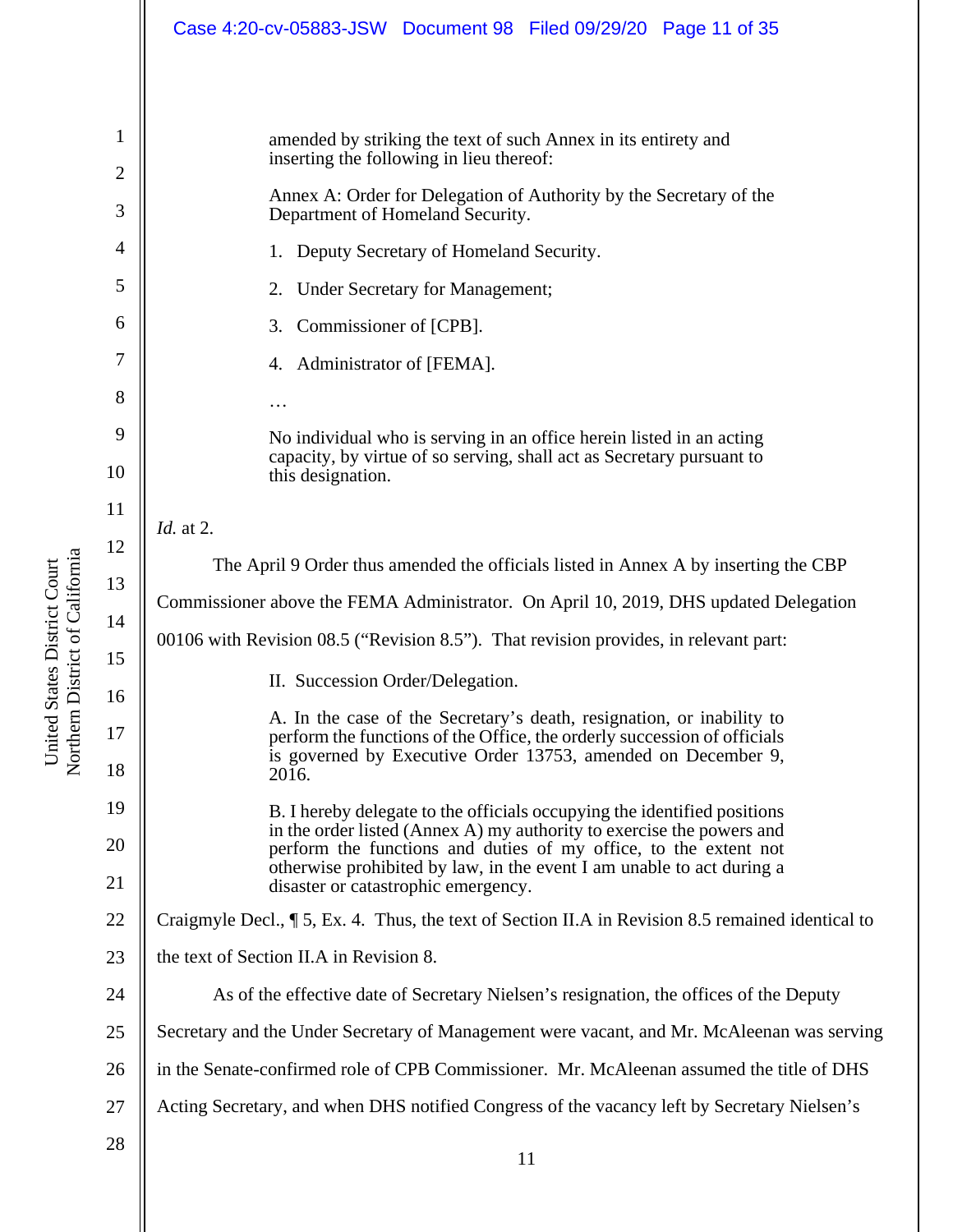3

4

5

6

7

8

9

10

11

12

a

13

14

15

16

1

resignation, it advised he had done so pursuant to 6 U.S.C. section 113(g)(2). Dkt. No. 75-3, Plaintiffs' Notice and Request to Submit Supplemental Briefing, Ex. 3 at 2.

Mr. McAleenan putatively served as Acting Secretary from April 10, 2019, until November 13, 2019, when he resigned. On or about November 8, 2019, Mr. McAleenan issued an order that explicitly amended Section II.A of Delegation 00106 to provide that "In the case of the Secretary's death, resignation, or inability to perform the functions of the Office, the order of succession of officials is governed by Annex A." He also amended the order of officials listed in Annex A to insert the Under Secretary for Strategy, Policy, and Plans above the FEMA Administrator. That amendment also includes the proviso that "[n]o individual who is serving in an office herein listed in an acting capacity, by virtue of so serving, shall act as Secretary pursuant to this designation." Craigmyle Decl., ¶ 8, Ex. 7. Mr. Wolf was the Senate-confirmed Secretary for Strategy, Policy and Plans and, thus, purported to assume the role of Acting Secretary of DHS. At the time Mr. Wolf assumed the role of Acting Secretary of DHS, the office had been without a Senate-confirmed Secretary for 217 days.

### **1. Plaintiffs Have Met Their Burden to Show They Are Likely to Succeed on their Claim that Mr. McAleenan and Mr. Wolf Were Not Lawfully Serving Under the HSA.**

17 18 19 20 21 22 23 24 25 26 27 The parties agree that under Section  $113(g)(2)$ , Secretary Nielsen had the authority to designate an order of succession in the event of her resignation and that she could supersede the provisions of E.O. 13753. They dispute whether Secretary Nielsen's "desire" to change the order of succession was realized. According to Plaintiffs, the language of Revision 8.5 controls and Section II.A of that document demonstrates that E.O. 13753 still governed the order of succession in the event of the Secretary's resignation. Pursuant to that order of succession, Mr. McAleenan was seventh in line and, thus, was not eligible to assume the role of Acting Secretary. Defendants argue the language of the April 9 Order controls and, pursuant to that order, Mr. McAleenan's appointment was valid. Defendants conceded at the hearing that if this Court rejects their arguments on this issue, which it does, the Final Rule would have been promulgated without lawful authority.

28

Defendants arguments have been considered and rejected by two district courts and by the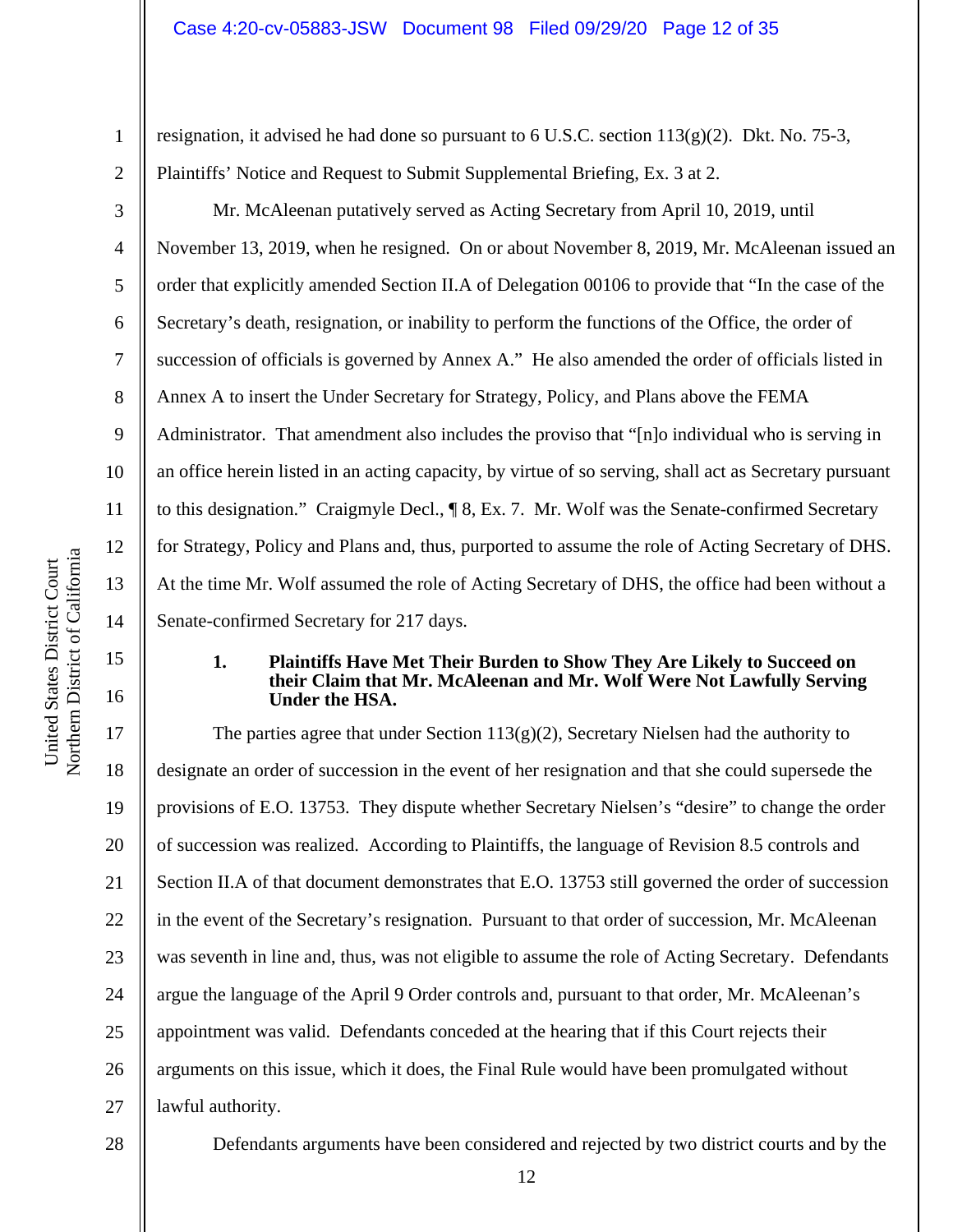2

3

4

5

6

7

8

9

10

11

12

13

14

15

16

17

18

19

20

21

22

Government Accountability Office ("GAO"). *See Casa de Maryland*, 2020 WL 5500165, at \*20- \*23; *La Clinica de la Raza v. Trump*, No. 19-cv-04980-PJH, -- F. Supp. 3d --, 2020 WL 4569462, at \*13 (N.D. Cal. Aug. 7, 2020); Dkt. No. 27-1, Declaration of Bryan Stretch ("Stretch Decl."), ¶ 1, Ex. 1 (U.S. Government Accountability Office Decision in the matter of *Department of Homeland Security – Legality of Service of Acting Secretary of Homeland Security and Service of Senior Official Performing the Duties of Deputy Secretary of Homeland Security*, File No. B-331650 (Aug. 14, 2020) at 8-9 ("GAO Decision")).

In *La Clinica de la Raza,* the plaintiffs challenged DHS' "public charge" rule and argued that the rule was invalid because Mr. McAleenan had not been validly appointed under the HSA and because his appointment violated the FVRA. 2020 WL 4569462, at \*13. The court,

reviewing the plain language of the April 9 Order, determined that it "only replaced Annex A and made no other changes to Delegation No. 00106. Thus, when Secretary Nielsen resigned," E.O. 13753 governed the succession of officials in the event of vacancy and Annex A "applied when the Secretary was unavailable due to disaster or emergency." *Id.* The court also reasoned that if Secretary Nielsen had intended to modify the order of succession in the event of a vacancy, she "could have so stated" as Mr. McAleenan did when he amended Delegation 00106. *Id.*, 2020 WL 4569462, at  $*14.9$ 

In *Casa de Maryland,* the court also determined that Revision 8.5 meant what it said: E.O. 13753 would govern the order of succession in the event of a vacancy due to resignation and concluded the defendants provided no basis to ignore its plain language. 2020 WL 5500165, at \*20. The court also rejected the defendants' arguments that the references to the order of succession and the authority provided under Section  $113(g)(2)$  demonstrated that Secretary

23

24 25 26 27 28 9 The court nonetheless granted the defendants motion to dismiss because "Plaintiffs do not allege that McAleenan failed to meet one of the three options provided by the FVRA for the temporary appointment of officers." *La Clinica de la Raza*, 2020 WL 4569462, at \*14. The court concluded that Mr. McAleenan's appointment may have been valid under the FVRA. *Id.* The court recently granted leave to file a motion to reconsider that decision based on plaintiffs' assertion that defendants have taken the position in other cases, notably *Casa de Maryland,* that Mr. McAleenan was not appointed pursuant to the FVRA. *La Clinica de la Raza v. Trump*, N.D. Cal. No. 19-cv-4980-PJH, Dkt. No. 182 (Order Granting Motion for Leave to File), Dkt. No. 183 (Motion to Reconsider at 3:5-4:2).)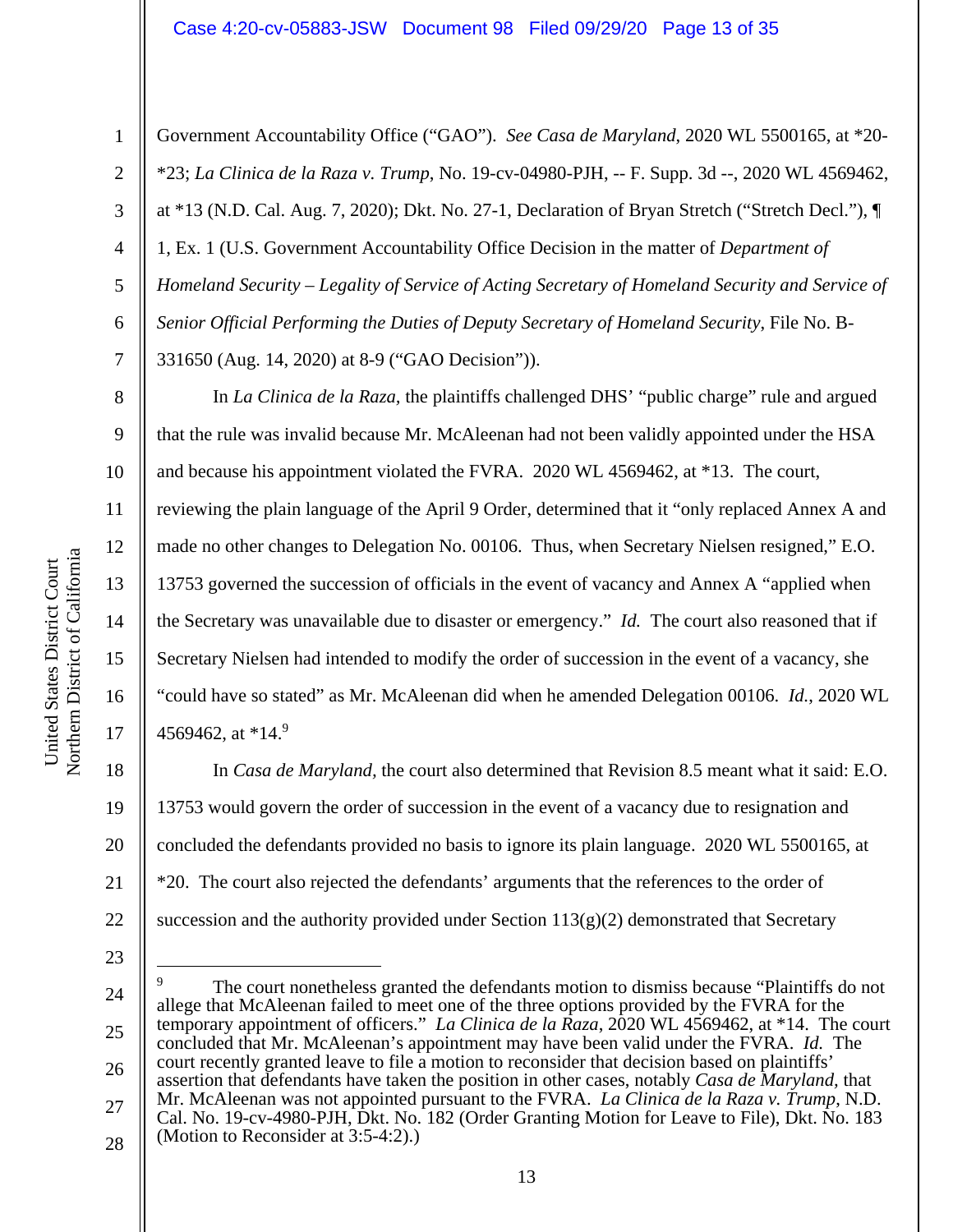#### Case 4:20-cv-05883-JSW Document 98 Filed 09/29/20 Page 14 of 35

Nielsen altered the line of succession in the event of a vacancy. The court determined that language "at best state[d] the obvious – that Nielsen had the authority to change the succession order as applied to the office of the Secretary," but it did not support the proposition that she did so. *Id.*, 2020 WL 55001665, at \*22.10

Because Mr. McAleenan was not the next in line under E.O. 13753, the court could not "help but conclude" he assumed "the role of Acting Secretary without lawful authority." *Id.*, 2020 WL 5500165, at \*21. The court also noted the difference between Mr. McAleenan's amendment to Delegation 00106, which expressly amended Section II.A, and Secretary Nielsen's amendments, which did not. *Id.* The court determined that because Mr. McAleenan had not been lawfully appointed, his amendments to the order of succession were done without authority, impacting Mr. Wolf's subsequent appointment to the role of Acting Secretary and making it likely that the rules at issue would be invalidated under the APA. *Id.*, 2020 WL 55001665, at \*21.

Defendants also argue that the additional sentence at the conclusion of the April 9 Order is reflective of language used when establishing orders of succession. Defendants also argue their position is supported by a distinction between a delegation of authority and an order of succession, a distinction that is reflected in the HSA. Under the HSA, the Secretary has the authority to delegate his or her authority to "any officer, employee, or organizational unit of the Department" *and* to designate a further order of succession. *Compare* 6 U.S.C. § 112(b)(1) *with* 6 U.S.C. §  $113(g)(2)$ . While that argument has surface appeal, Secretary Nielsen purported to strike the text of Annex A in its entirety. The replacement text continues to state "Annex A. Order for Delegation of Authority…." April 9 Order at 2. Defendants also do not provide a persuasive argument as to why it was necessary for Mr. McAleenan to amend Section II.A of Delegation 00106, if Secretary Nielsen had already accomplished that change. The Court finds the reasoning

24

25 26 <sup>10</sup> The court also noted that defendants failed to cite any authority for the proposition that Delegation 00106 is merely an administrative document as an explanation for why the April 9 Order controls. Here, Defendants do provide a declaration from Neal J. Swartz, submitted in connection with a different case, that provides factual support for that argument. Craigmyle Decl.,

27 28 ¶ 5, Ex. 4. They also cite to *Vill. of Bald Head Island v. U.S. Army Corps. Of Eng'rs*, which noted that in the context of the APA, project implementation is not "final agency action" under the APA. 714 F.3d 186, 195 (4th Cir. 2013). The Court does not find that authority persuasive in this context.

1

2

3

4

5

6

7

8

9

10

11

12

13

14

15

16

17

18

19

20

21

22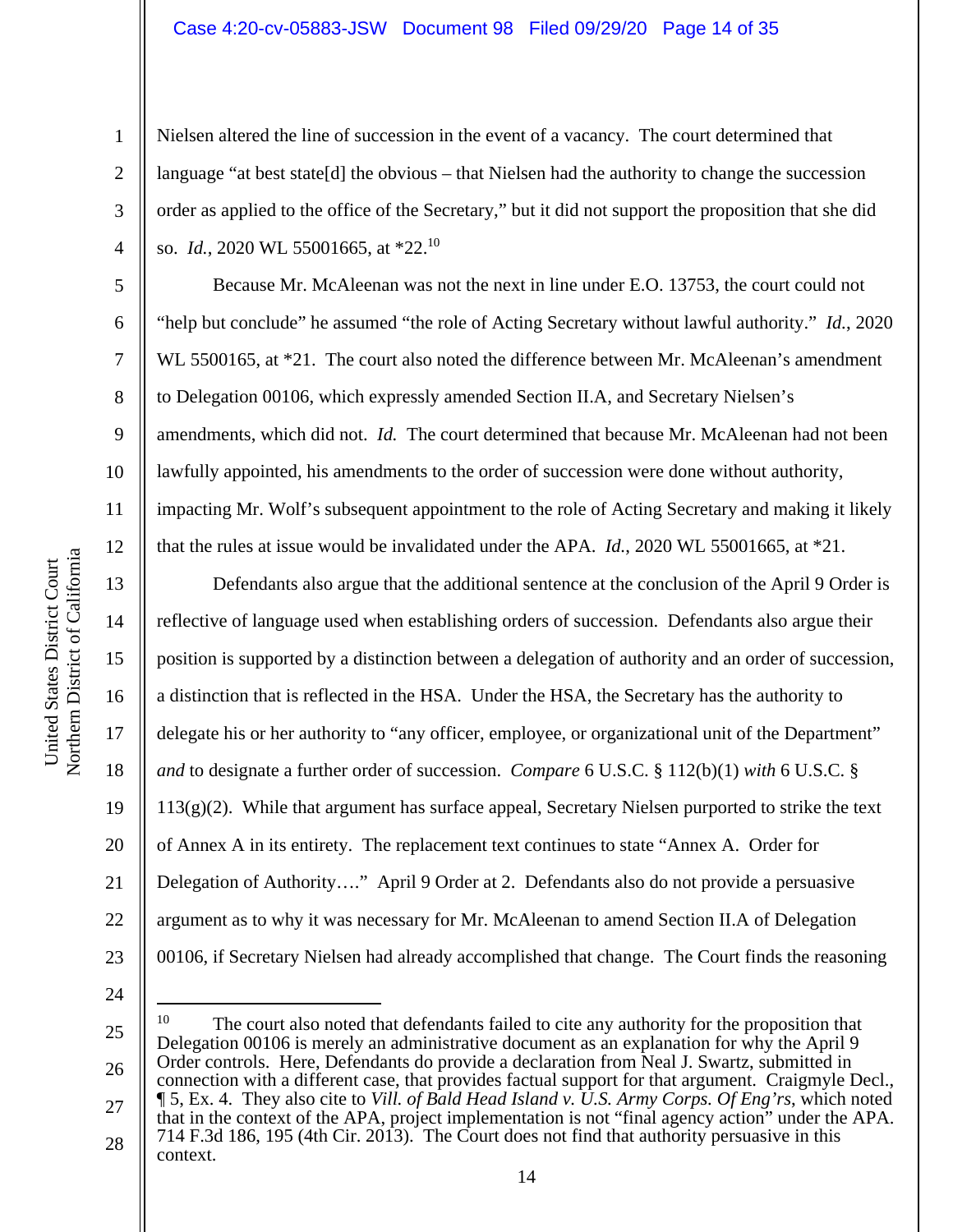set forth in *La Clinica de la Raza* and *Casa de Maryland* on the succession issue highly persuasive, and like the *Casa de Maryland* court concludes that Plaintiffs are likely to show that the appointments were not lawful and, thus, that the Final Rule is likely invalid under the APA.

On September 10, 2020, President Trump formally nominated Mr. Wolf to serve as DHS Secretary. On that same day, Peter T. Gaynor, who became the acting FEMA Administrator in 2019 and was officially confirmed by the Senate in January 2020, "out of an abundance of caution and to minimize any disruption occasioned" by the GAO Opinion, issued a document entitled "Order Designating the Order of Succession for the Secretary of Homeland Security," which mirrored the order Mr. McAleenan issued in November 2019. Craigmyle Decl., ¶ 2, Ex. 1 ("Gaynor order"). Administrator Gaynor states that he exercised this authority pursuant to the FVRA and the order of succession set forth in E.O. 13753, "[a]s the most senior successor listed" in E.O. 13753, "in accordance with the President's advance exercise of his authority *to name an Acting Secretary under the FVRA*." *Id.* (emphasis added). Administrator Gaynor also stated that "[u]pon my signature, any authority that I may have been granted by the FVRA will terminate because 6 U.S.C. § 113(g)(2) applies notwithstanding chapter 33 of title 5." *Id.* (internal quotations omitted). There is nothing in the record that demonstrates whether Administrator Gaynor issued this order before or after President Trump sent Mr. Wolf's nomination to the Senate.

19 20 21 22 23 24 25 26 On September 17, 2020, after briefing on the motion had closed, Mr. Wolf issued a document entitled "Ratification of Actions Taken by the Acting Secretary of Homeland Security" (the "Ratification").<sup>11</sup> Dkt. No. 80-1, Declaration of Bradley Craigmyle dated Sept. 18, 2020,  $\P$  2, Ex. 1. In the Ratification, Mr. Wolf purports to "affirm[] and ratify[] each of my delegable prior actions as Acting Secretary … out of an abundance of caution[,]" including the Notice of Proposed Rule Making that led to the Final Rule at issue here, as well as the Final Rule. Ratification at 1-2. Defendants argue that the Ratification nullifies Plaintiffs' first claim for relief because "a subsequent *valid* appointment, coupled with ratification, cures any initial" defects. *Consumer* 

27

28

1

2

3

4

5

6

7

8

9

10

11

12

13

14

15

16

17

 $11$  By adopting this definition, the Court is not expressing its views on the validity of those actions.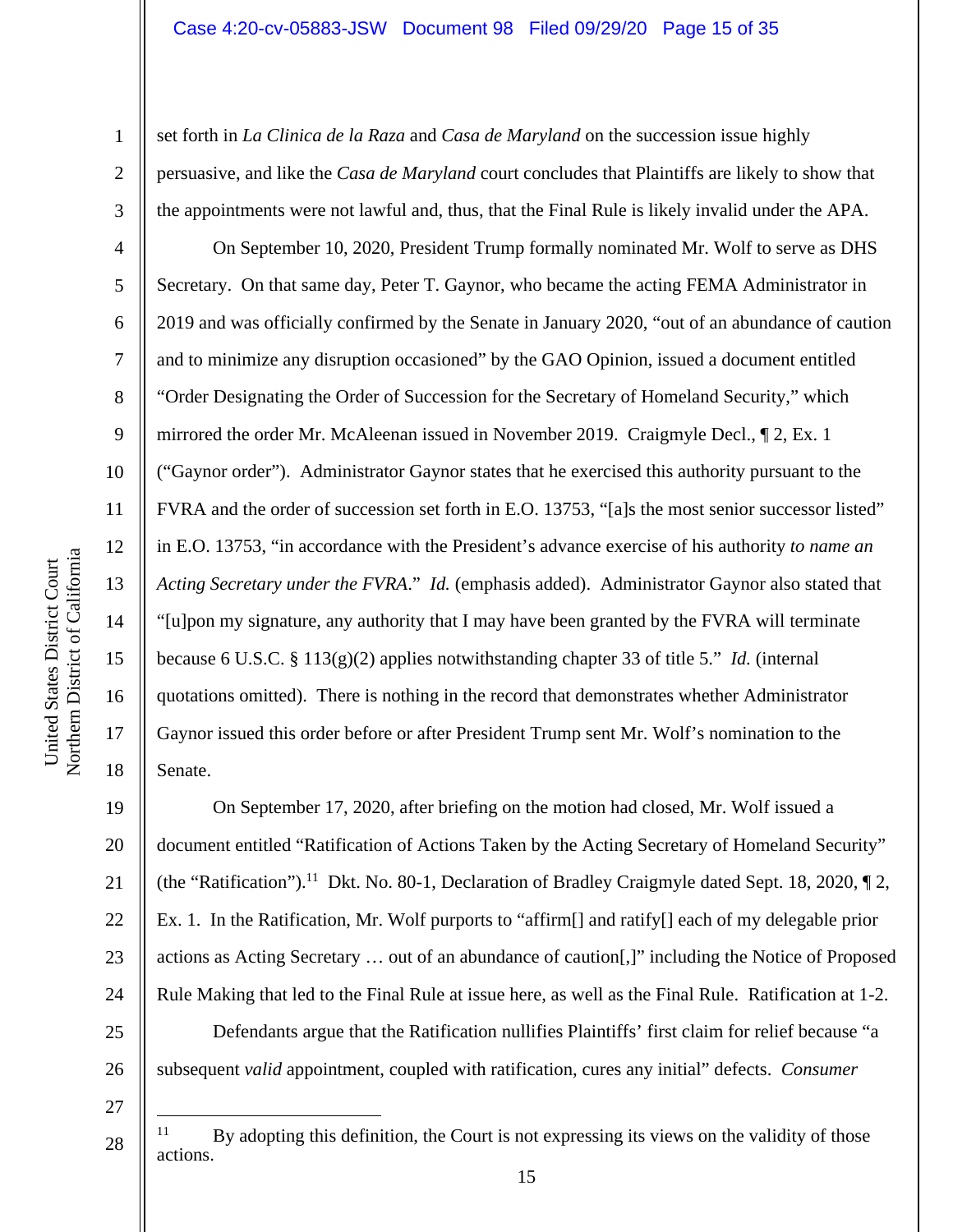1 2 3 4 5 6 7 8 9 10 11 *Protection Fin. Bureau v. Gordon*, 819 F.3d 1179, 1190-91 (9th Cir. 2016) (emphasis added). When Mr. Wolf issued the Ratification, his nomination was – and still is – pending confirmation. Defendants also maintain that by virtue of the Gaynor order, Mr. Wolf is not serving pursuant to the FVRA, which would trigger the prohibition on his service under Section 3345(b)(1), even though the Gaynor order suggests that President Trump submitted Mr. Wolf's nomination pursuant to the FVRA. *Sw. General II*, 137 S.Ct. at 935. The effectiveness of the Ratification depends upon a valid appointment. *Consumer Protection Fin. Bureau*, 816 F.3d at 1190-91. For the reasons set forth above, the Court concludes Plaintiffs have shown that they are likely to succeed on the merits of their claim that Mr. Wolf was not validly serving in office. At the very least, Plaintiffs have shown that recent events support a finding that there a serious questions going to the merits of their claim that the Final Rule is contrary to law.

### **2. Plaintiffs Have Not Met Their Burden to Show They Are Likely to Succeed on the Merits of their Claim that Mr. McAleenan's and Mr. Wolf's Appointments Violated the FVRA.**

14 15 16 17 18 19 20 21 22 23 24 The FVRA's default rule provides that if a PAS position becomes vacant following a resignation, the "first assistant" would step into the rule and could serve for "no longer than 210 days beginning on the date the vacancy occurs[.]"  $5 \text{ U.S.C. }$  \$  $3345(a)(1)$ ,  $3346(a)(1)$ . It is undisputed that when Mr. Wolf assumed the role of Acting Secretary, more than 210 days had elapsed since Secretary Nielsen resigned. The parties' dispute centers primarily on whether the time limits set forth in Section 3346 of the FVRA would apply to individuals serving pursuant to an agency-specific succession statute, such as Section 113(g)(2). Plaintiffs contend that Section 3346's time limits *are* applicable; therefore, Mr. Wolf did not validly hold office. *See also* Dkt. No. 39, Cato Brief at 20 (arguing the "simplest" reason the appointment is invalid is because Mr. Wolf assumed the role after 210 days elapsed following Secretary Nielsen's resignation). "If it were only that simple." *Casa de Maryland*, 2020 WL 5500165, at \*15.

25 26 27 28 In that case, the plaintiffs challenged two sets of rule changes to asylum procedures, including the waiting period to obtain an EAD. The plaintiffs, as Plaintiffs do here, argued the rules were invalid because Mr. Wolf's appointment violated the time limitations set forth in the FVRA. However, the court determined that Congress "tied the timing provision of Section 3346

12

13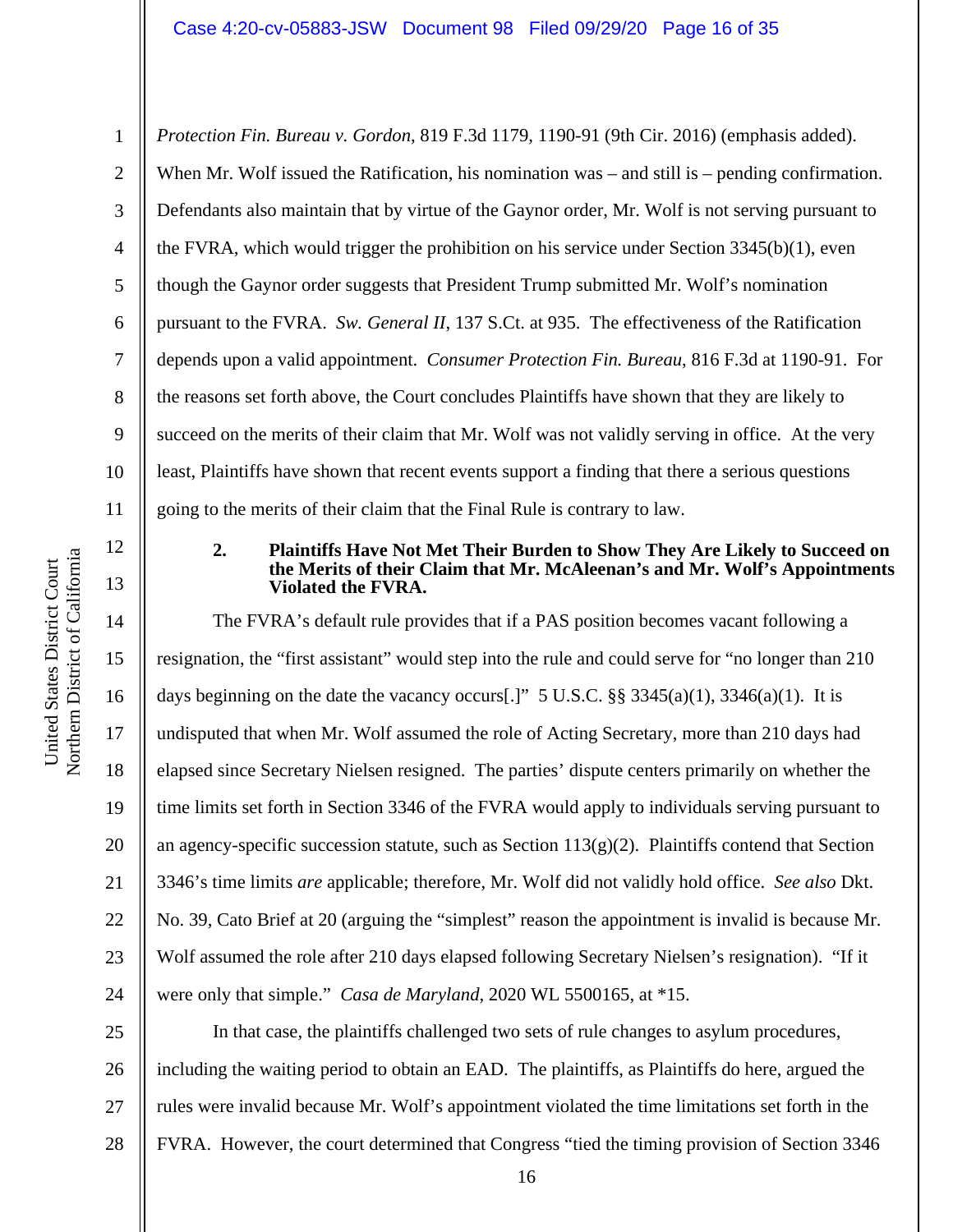2

3

4

5

6

7

8

9

10

11

12

13

14

15

16

17

18

only to offices filled under section 3345, and no others." *Casa de Maryland*, 2020 WL 5500165, at \*16. The court relied on the plain language of the FVRA, including Congress's precise use of internal cross-references. *Id.*, 2020 WL 5500165, at \*15 (citing *Sw. General I*, 796 F.3d at 74); *see also Hooks v. Kitsap Tenant Support Servs., Inc.*, 816 F.3d 550, 559 (9th Cir. 2016) ("'Throughout the FVRA, the Congress was precise in its use of internal cross-references,' using the term 'subsection' or 'paragraph' when it meant to refer to something less than a whole section.") (quoting *Sw. General, I*, 796 F.3d at 74).

In particular, the *Casa de Maryland* court noted that Section 3346 did not contain a crossreference to Section 3347; it provided only that a "person serving as an acting officer as described under section 3345" could serve for no longer than 210 days. *Id.* The court also reasoned that "Congress took great pains to identify 'Sections 3345 and 3346' as the 'exclusive means for temporarily authorizing an acting official" to serve as an acting officer unless an agency specific statute existed. *Id.*, 2020 WL 5500165, at \*16. The court then noted that when Mr. Wolf assumed the role of Acting Secretary he was not a "first assistant" and had not been "tapped by the President" and, thus, was not serving pursuant to Section 3345. *Id.*, 2020 WL 5500165, at \*18. Because the court construed Section 3346 to be tied to Section 3345, the court could "not find that Wolf's tenure contravene[d] the FVRA, despite his serving well past the FRVA's 210 day time frame." *Id.*

19 20 21 22 23 24 25 26 27 Plaintiffs argue the *Casa de Maryland* court's interpretation of Sections 3346 and 3347 is flawed. They argue that Section 3346 by its terms applies to "a person serving as an acting officer as described under section 3345" and posit that "Section 3345 describes officers 'serving temporarily due to death, resignation, or unavailability[.]'" Reply Br. at 5 n.10. In Plaintiffs' view, these are general descriptors that could also refer to officers serving under an agencyspecific succession statute, such as Section  $113(g)(2)$ . The Court does not find this argument persuasive. The preamble of Section 3345 refers to those conditions as circumstances that may trigger the appointments, but the body Section 3345(a) describes the categories of individuals who may be tapped to fill a vacancy.

28

In addition, the only cross-reference to Section 3347 in Section 3345, is in subsection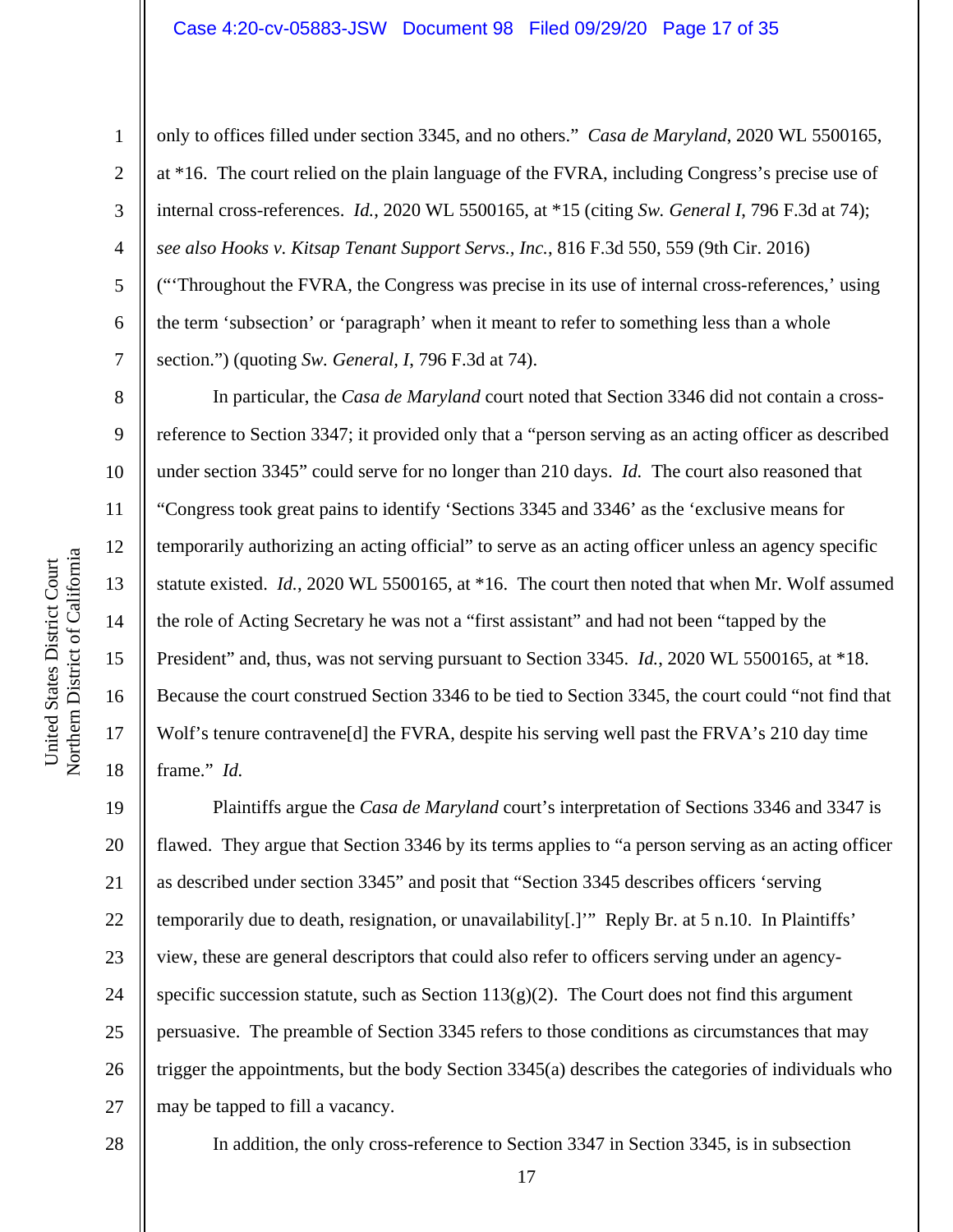11 12 13

1

2

3

4

5

6

7

8

(c)(2), which states that "[f]or purposes of this section and sections 3346, 3347, 3348, 3349, 3349a, and 3349d, the expiration of a term of office is an inability to perform the functions and duties of such office." The Court does not find the *Casa de Maryland* court's construction of Sections 3346 and 3347 flawed. If Congress had intended Section 3346 to apply to individuals "serving as an acting officer as described under" either section 3345 or under Section 3347, "it likely would have said" so. *Id.* That conclusion is supported further by the fact that many agencyspecific statutes incorporate their own time limits on temporary service. *See Casa de Maryland*, 2020 WL 5500165, at \*18 & n.12.

9 10 14 15 16 17 18 19 20 21 22 23 24 25 26 Plaintiffs also focus on the fact that Section  $113(g)(2)$  of the HSA states that the Secretary may designate a further order of succession "notwithstanding" the FVRA, which is in contrast to the phrase "for purposes of" used in Section  $113(a)(1)(A)$  and  $113(a)(1)(F)$  of the HSA. The latter phrase implies limitation, where as "notwithstanding" generally means "in spite of" or "without prevention or obstruction from or by" and, in the context of statutory construction "shows which provision prevails in the event of a clash." *Sw. General II*, 137 S.Ct. at 939 (citations omitted); *Hooks*, 816 F.3d at 559 & n. 10; *Sw. General I*, 796 F.3d at 75. All parties agree with that general proposition. Plaintiffs argue the phrase "notwithstanding" in Section  $113(g)(2)$  of the HSA is followed by "chapter 33 of Title 5[.]" Plaintiffs argue that this refers to all, not a portion of, of the FVRA, and they contend there is no conflict between permitting the Secretary to designate a further order of succession and placing the FVRA's time limits on that appointment. The Court concludes that a more natural read the notwithstanding clause in Sections  $113(g)(1)$  and  $(g)(2)$  is that it serves to demonstrate these sections operate as an agency-specific succession statute, superseding the FVRA as the exclusive means to fill a vacancy in the office of DHS Secretary. *Cf.* S. Rep. 105-250, at 15 (1998) (referencing Section 3347 and stating that "statutes enacted in the future purporting to or argued to be construed to govern the temporary filling of offices covered by this statute are not to be effective unless they expressly provide that they are superseding the Vacancies Reform Act").

27 28 Plaintiffs also argue that the Court should not follow the reasoning set forth in *Casa de Maryland* because that court failed to consider whether its ruling that Mr. Wolf's appointment

a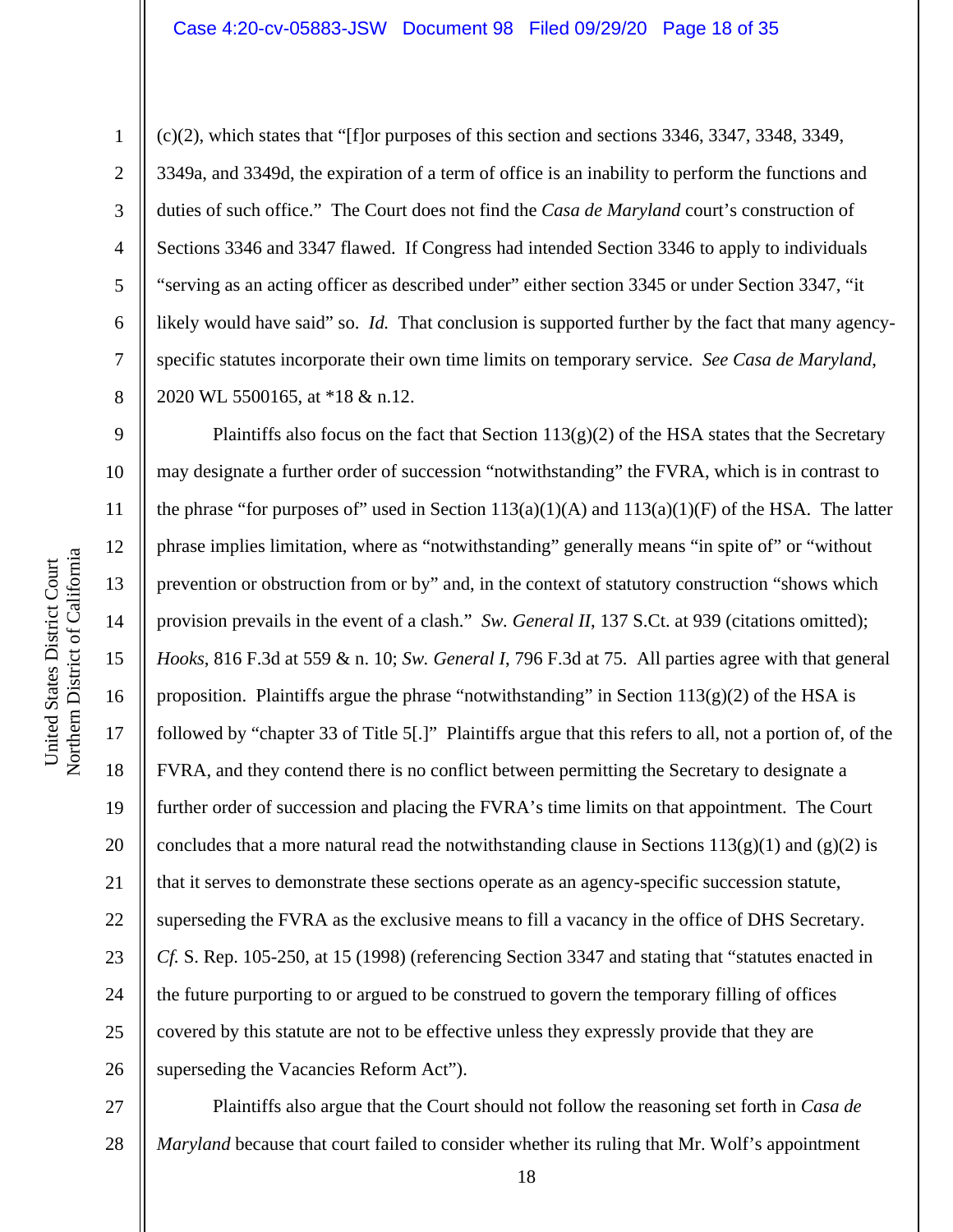2

3

4

5

6

7

8

9

under the HSA was invalid also rendered his appointment invalid under the FVRA. Section 3347 states that "Sections 3345 and 3346 are the exclusive means for temporarily authorizing an acting official to perform the functions and duties" of a PSA office, unless an agency-specific statute authorizes designation. 5 U.S.C. § 3347(a)(1)(A). There is no language in Section 3347 that suggests the exclusivity of the FVRA applies only when an official is *properly* designated pursuant to an agency specific statute.

The Court also finds Plaintiffs' reliance on *Hooks* unpersuasive. There, the Ninth Circuit examined the validity of the appointment of the NLRB's general counsel, noting it was undisputed that the appointment did not satisfy the conditions of the NRLA's succession statute. 816 F.3d at 855. The court then rejected the plaintiff's argument that the NLRA's succession statute was the exclusive means to appoint an acting general counsel. 816 F.3d at 556. The D.C. Circuit and the Supreme Court considered that same appointment in the *Southwest General* cases. The D.C. Circuit, on which the *Hooks* court relied, expressly stated "[t]he President *cited the FVRA* as the authority for [the] appointment." *Sw. General I*, 796 F.3d at 71 (emphasis added); *see also Sw. General II*, 137 S.Ct. at 937. Therefore, it is not clear that that the *Hooks* court was called upon to decide how to evaluate the applicability of FVRA where an official has purportedly, but not properly, been appointed pursuant to an agency specific statute. *Cf. Webster v. Fall*, 266 U.S. 507, 511 (1925) ("Questions which merely lurk in the record, neither brought to the attention of the court nor ruled upon, are not to be considered as having been so decided as to constitute precedents."); *United States v. Pepe*, 895 F.3d 679, 688 (9th Cir. 2018) ("cases are not precedential for propositions not considered").

22 23 24 25 26 27 28 The *Casa de Maryland* court recognized the "tension of crediting an agency succession statute as one that provides 'temporary' service that can continue indefinitely." 2020 WL 5500165, at \*18. Plaintiffs argue the Court should not adopt the court's reasoning as to why that tension did not warrant ruling in the plaintiffs' favor. The Court will not repeat that reasoning here, but it does find it persuasive, especially the court's discussion of why, in the context of the HSA, Congress would have wanted to "instill continuity in the functioning of the agency" in a situation where the three top positions at DHS remained vacant. *Id.*, 2020 WL 5500165, at \*18-

19

a United States District Court United States District Court Northern District of Californi

18

19

20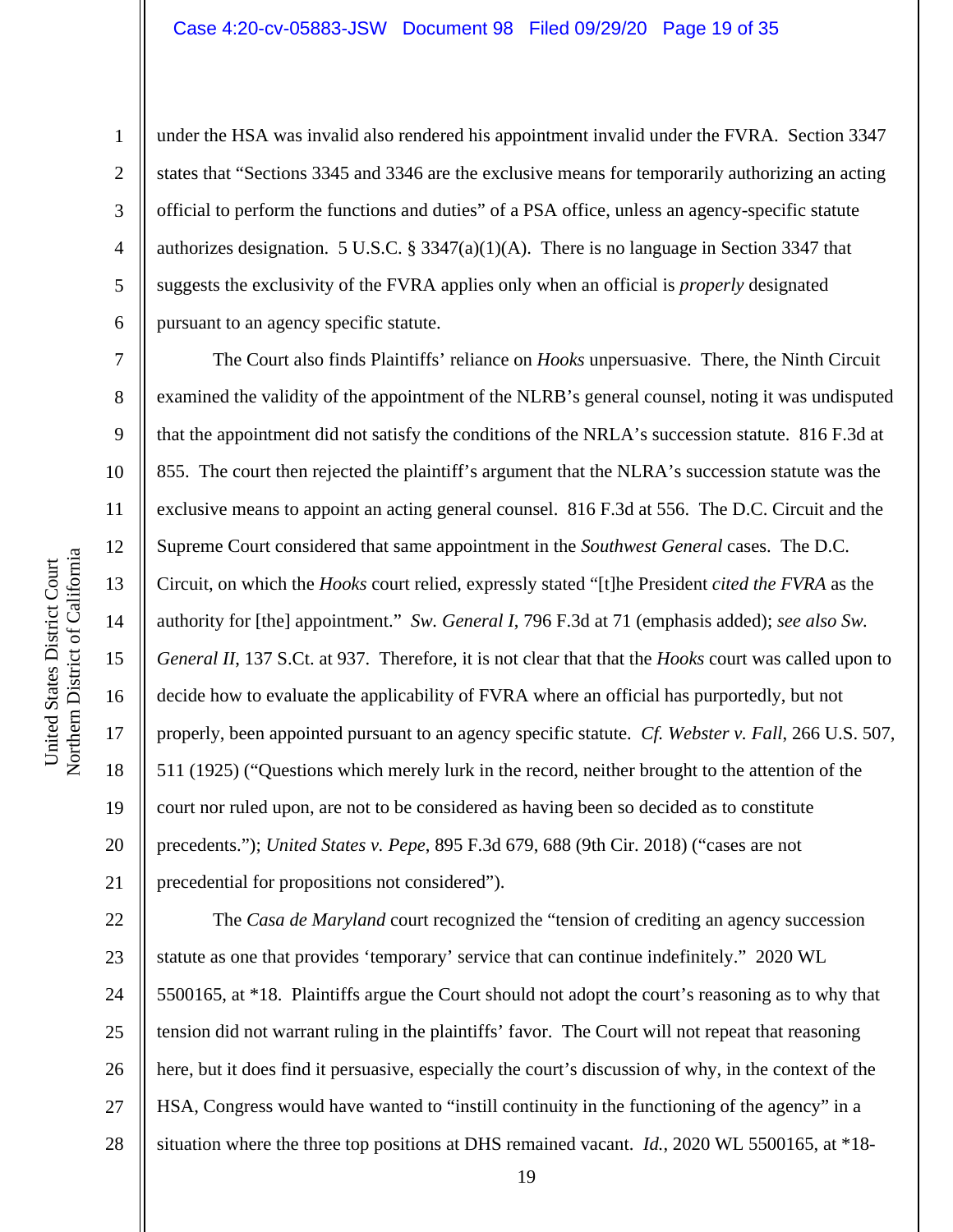20. Accordingly, the Court concludes Plaintiffs have not met their burden to show they are likely to succeed on the merits of their claim that Mr. McAleenan's and Mr. Wolf's appointments violated the provisions of the FVRA.

4

1

2

3

5

6

7

8

9

10

11

12

13

14

15

16

17

18

19

20

21

#### **C. Plaintiffs Have Met Their Burden to Show the Final Rule Violates Some Procedural and Substantive Requirements of the APA.**

In addition to allowing a court to set aside agency action that is contrary to law, a court may "hold unlawful and set aside agency action, findings and conclusions found to be - arbitrary, capricious" or "without observance of procedure required by  $\text{law}[\cdot]$ " 5 U.S.C. §§ 706(2)(A), (D). Plaintiffs raise numerous arguments about why the Final Rule violates procedural and substantive requirements of the APA. The Court concludes they have met their burden to show a likelihood of success on the merits or, in the alternative, serious questions as to a subset of those arguments. The Court expresses no opinion on the arguments it does not reach.

"The scope of review under the 'arbitrary and capricious' standard is narrow and a court is not to substitute its judgment for that of the agency. Nevertheless, the agency must examine the relevant data and articulate a satisfactory explanation for its action including a rational connection between the facts found and the choice made." *Motor Vehicle Mfr. Ass'n of U.S., Inc. v. State Farm Mut. Auto Ins. Co.*, 463 U.S. 29, 43 (1989) (internal quotations omitted) ("*State Farm*"). "[T]he notice required by the APA, or information subsequently supplied to the public, must disclose the thinking that has animated the form of a proposed rule and the data upon which that rule is based." *California ex rel Becerra v. U.S. Dep't of the Interior*, 381 F. Supp. 3d 1153, 1173 (N.D. Cal. 2019) (quoting *Home Box Office, Inc. v. F.C.C.*, 567 F.2d 9, 35 (D.C. Cir. 1977)).

22 23 24 25 26 A rule may be arbitrary and capricious "if the agency has relied on factors which Congress has not intended it to consider, entirely failed to consider an important aspect of the problem, offered an explanation for its decision that runs counter to the evidence before the agency, or is so implausible that it could not be ascribed to a difference in view or the product of agency expertise." *State Farm*, 463 U.S. at 43.

27

//

//

28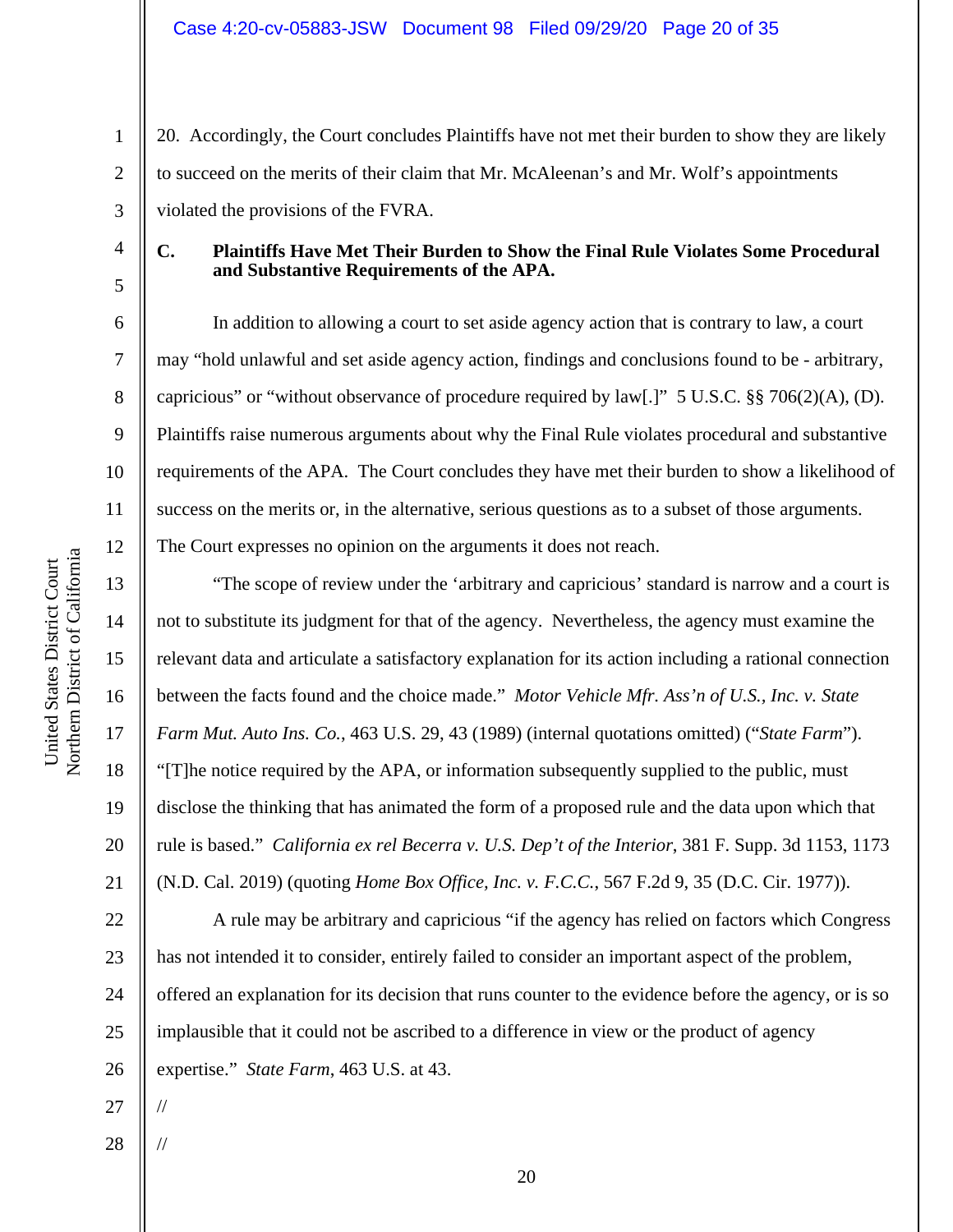4

5

6

7

8

9

10

11

12

13

14

15

16

17

18

19

20

21

22

23

24

25

1

### **1. Failing to Disclose Data, Relying on Unexplained Data, and Ignoring Data in the Record.**

Plaintiffs argue that there are procedural flaws in the promulgation of the Final Rule because Defendants failed to "disclose adequate information about the thinking and data on which" the Final Rule is based, in particular the "dramatic change in [USCIS's] financial condition or its skyrocketing costs." Reply Br. at 7:8-9. DHS did disclose the "thinking" that animated the fee changes, namely that "[i]f USCIS continues to operate at current fee levels" it would experience a deficit of \$1,262.3 million, revised to \$1,035.9 million in the Final Rule. NPRM, 84 Fed. Reg. at 62,282; Final Rule, 85 Fed. Reg. at 46,794 & Table 2; *see also* May IEFA Fee Review at 5.

26 In some instances, if "an agency explains its decision with less than ideal clarity, a reviewing court will not upset the decision on that account if the agency's path may reasonably be discerned." *Alaska Dep't of Envtl. Conservation v. E.P.A.*, 540 U.S. 461, 497 (2004) (internal quotations and citations omitted). Defendants argue the NPRM and the Final Rule clearly explain DHS's decision, but even if they are less than ideal, argue the path DHS followed can "reasonably be discerned." For support, Defendants cite a section of the NPRM entitled "Full Cost Recovery." NPRM, 84 Fed. Reg. at 62,283-284. As in other portions of the NPRM and the Final Rule, DHS states that it may "charge fees at a level that will ensure recovery of all direct and indirect costs associated with providing immigration adjudication and naturalization services." *See, e.g.,* NPRM, 84 Fed. Reg. at 62,283; Final Rule, 85 Fed. Reg. at 46,796. That section provides some information about the types of costs DHS can recover through fees. It also states that DHS uses an Activity-Based Costing ("ABC") model, "distribute[s] costs that are not attributed to, or driven by, specific adjudication and naturalization, services," and "make[s] additional adjustments to effectuate specific policy objectives." NPRM, 84 Fed. Reg. at 62,284. While this might provide a general roadmap, nothing in that discussion provides data showing *why* USCIS' fiscal situation has become so dire.

27 28 Plaintiffs also acknowledge that DHS described four general categories of costs that would

21

a United States District Court United States District Court Northern District of Californi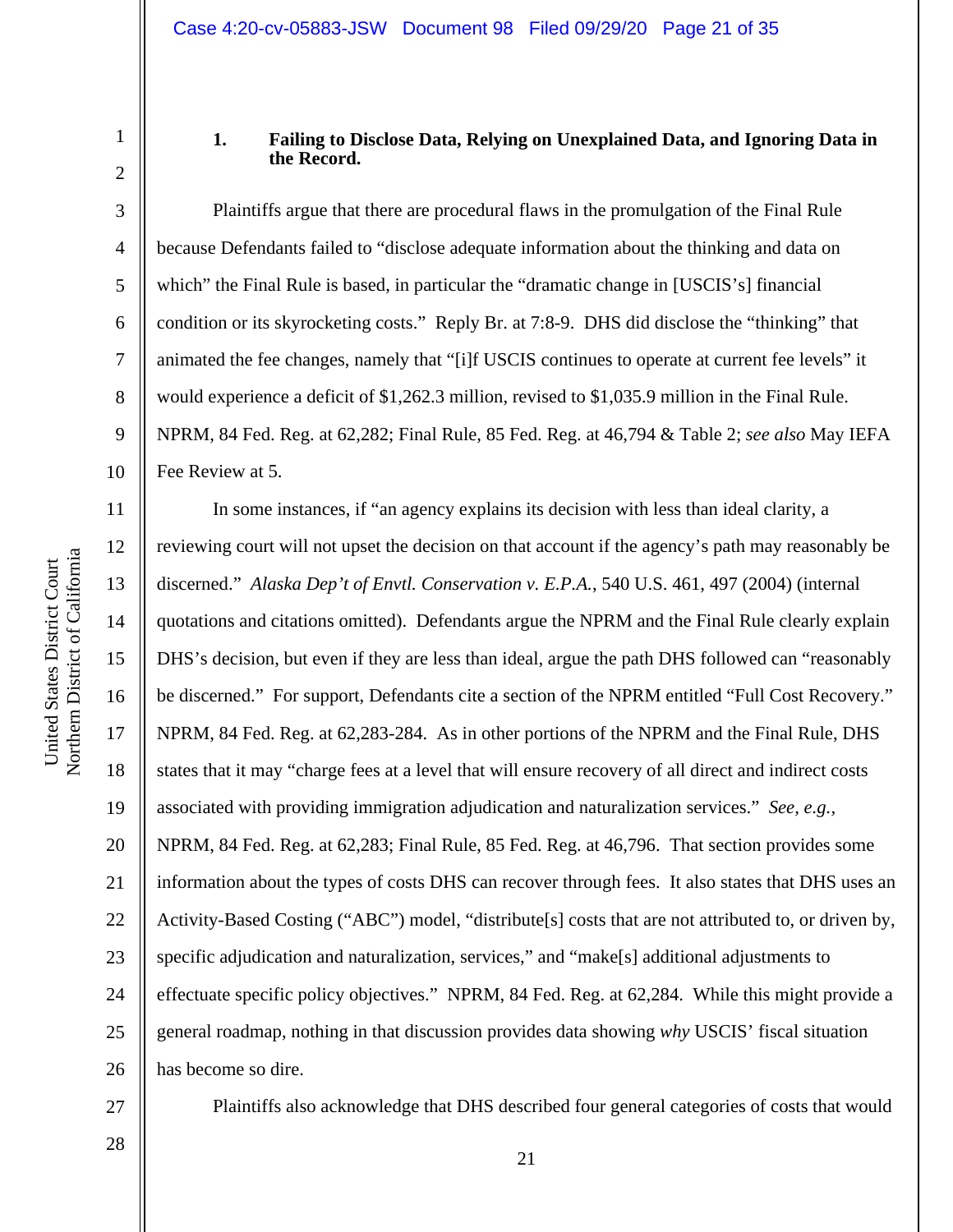comprise part of UCSIS' budget. NPRM, 84 Fed. Reg. at 62,286 (citing transfer of funding to ICE, pay and benefit adjustments for on-board staff, pay and benefits for new staff, and net additional costs). Plaintiffs argue that taking those estimates into account, the bulk of the budget remains unexplained. *See, e.g.,* Dkt. No. 27-8, Declaration of Douglas B. Rand ("Rand Decl."), ¶¶ 24-25. Defendants have not countered that point with argument or data. Plaintiffs also contend that there is insufficient data in the record to understand how the model actually works and cite to some results that appear inconsistent with that model. *Id.*, ¶¶ 30-34.

10 16 20 21 22 24 In support of their argument that the calculations and data underlying the rule are adequate and that Plaintiffs have not overcome the deference owed to DHS' expertise, Defendants cite to *Consumer Electronics Association v. Federal Communications Commission*, 347 F.3d 291 (D.C. Cir. 2003). There, the plaintiffs challenged a final rule that required certain televisions and other devices capable of receiving over-the-air television signals to include a tuner that could receive digital signals ("DTV"). The plaintiffs argued the FCC unreasonably assessed the costs of this change to consumers. *Id.* at 293-94, 302. The court rejected that argument noting that although the FCC's assessment was not a "model of thorough consideration" it met the minimum requirements for reasoned decision making. *Id.* at 302. The court reasoned that the FCC had been gathering information about economies of scale for as long as it had been managing the DTV transition and, during the rule making process, asked for comments on the initial projected costs of the requirements of costs over time. *Id.* The comments submitted provided wide ranging estimates, especially on the question of whether costs would decrease over time. The court acknowledged the evidence before the FCC was "imperfect and uncertain" but determined it was not unreasonable to assume that costs would fall. Therefore, it deferred to the FCC's "predictive judgment" and upheld the agency's determination that those costs were not outweighed by the benefits of the proposed rule. *Id.*

25 26 27 28 According to Defendants, "DHS saw no or limited decreases in the number of benefit requests after its fee adjustments in 2007, 2010, and 2016." They argue those references provide the data that justified changes to the rule. *See, e.g.,* Final Rule, 85 Fed. Reg. at 46,798, 46,805, 46,860, 46,881, 46,882, 46,886. DHS also stated that it "is unable to quantify how many people

1

2

3

4

5

6

7

8

9

11

12

13

14

15

17

18

19

23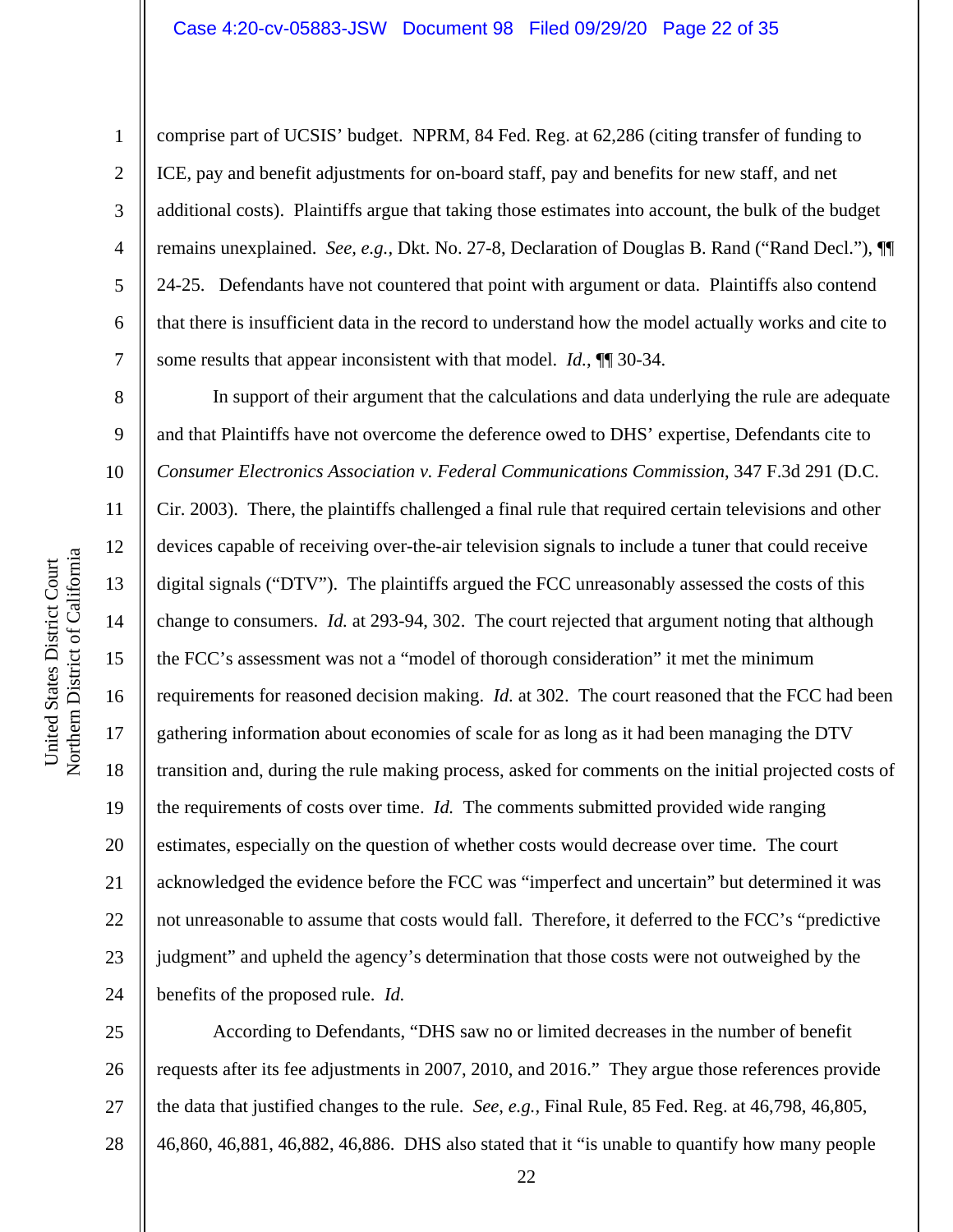will not apply [for immigration benefits] because they do not have access to fee waivers," and stated it "does not know the price elasticity of demand for immigration benefits, nor does DHS know the level at which the fee increases become too high for applicants/petitioners to apply." *Id.* at 46,797. DHS then stated it "disagreed that the fees will result in the negative effects the commenters' suggested" because it "believes that immigration to the United States remains attractive … and that its benefits continue to outweigh the costs noted by the commenters." *Id.*  DHS concludes that it "believes the price elasticity for immigration services is inelastic and increases in price will have no impact on the demand for these services. This is true for all immigration services impacted by this rule." *Id.*

Unlike the FCC in *Consumer Electronics*, it is not immediately evident that DHS has been gathering data over the years about the impact of price increases on applications for immigration benefits. In addition, these statements appear to ignore information presented during the notice and comment period that contradict DHS' beliefs about price elasticity of demand. *See, e.g.,*  Stretch Decl., ¶ 7, Ex. 6 (Comment Letter dated Dec. 30, 2019 from Naturalization Working Group at 6 (citing Pastor, *et al.*, National Partnership for New Americans, "Nurturing Naturalization: could Lowering the Fee Help?" 17 (Feb. 2013)); Stretch Decl., ¶ 23, Ex. 22 (Comment Letter dated Dec. 30, 2019 from National Immigration Law Center (NILC), Ex. A, Comment Letter dated Nov. 27, 2018 at 5 n.4, citing Hainmueller*, et al.*, *A randomized controlled design reveals barriers to citizenship for low-income immigrants*, at 1 (Jan. 30, 2018); *see also* Dkt. No. 27-11, Declaration of Manuel Pastor, Jr.,  $\P$  17. Those facts support the conclusion that Plaintiffs would be likely to succeed on the merits of their APA claim. *See State Farm*, 463 U.S. at 43 (rule may be arbitrary and capricious where explanation for decision runs counter to evidence in the record).

24

### **2. Failure to Consider Important Aspects of the Problem.**

25 26 27 28 The Defendants' belief about the price elasticity of demand for immigration services leads to another of Plaintiffs' larger arguments about why the Final Rule is arbitrary and capricious: the failure to consider important aspects of the problem, including the negative impact the rule will have on low-income immigrant populations. Plaintiffs note that Defendants' reliance on statistics

1

2

3

4

5

6

7

8

9

10

11

12

13

14

15

16

17

18

19

20

21

22

23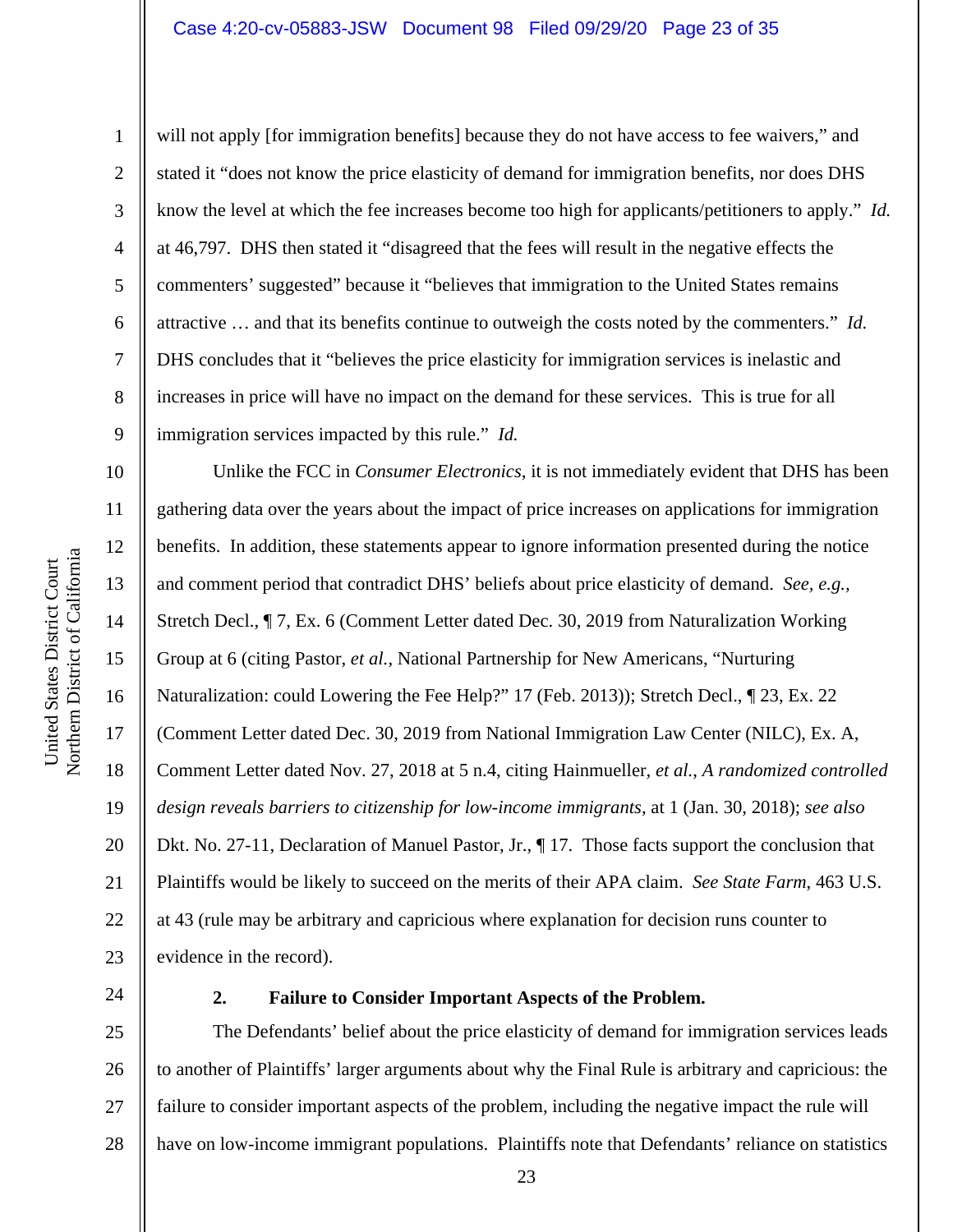or data following prior fee increases is not a fair comparison because the Final Rule combines increases with a correspondent decrease in the ability to obtain waivers of fees, a variable not relevant to past fee changes. The Court agrees with that assessment.

In addition, at the hearing on this motion, Defendants conceded they did not take the changes to the waiting period for an applicant for asylum to obtain an EAD into consideration when promulgating the changes to the fees for immigration benefits. *See also* Final Rule, 85 Fed. Reg. at 46,852 (noting that "[n]o asylum seeker may receive employment authorization before 180 days have passed since the filing of his or her application" and concluding that "charging asylum seekers for the first work permit [would not create] a conflict between contradictory conditions where aliens cannot work to pay their asylum fees and may incentivize people to work illegally").

16 20 Defendants argue that DHS uses data available to it at the time of review and argue that by the time the rule relating to the waiting period was issued, the Final Rule here was in the final clearance process. However, this is not a situation where a rule promulgated by a *different* agency could impact a rule being proposed by DHS. Rather, these were two rules proposed by the same agency, at the same time, on overlapping topics. Further, DHS published the Final Rule in this case on August 3, 2020. The final rule that impacted the waiting period had been published in June. Thus, DHS' reference in the Final Rule to a180-day waiting period was, by that time, demonstrably inaccurate. By failing to consider the combined impact of these rules, DHS either failed to consider an important aspect of the problem and disregarded "inconvenient facts" about the combined impact of these rules, *Fox,* 556 U.S. at 537, or DHS reached a conclusion that defies common sense, *cf. Casa de Maryland,* 2020 WL 5500165, at \*28 ("It is axiomatic that without being able to work, asylum applicants lack the resources to pursue their claims."). Either situation lends further support to the conclusion that Plaintiffs would be likely to succeed on the merits of this aspect of their challenge to the Final Rule or, in the alternative, that they have shown serious questions going to the merits of that aspect of their APA claims.

26

25

### **3. Failure to Justify Policy Shifts.**

27 28 Plaintiffs also argue Defendants failed to adequately justify the shift in policy from the ability-to-pay principle to the beneficiary-pays principle utilized in the Final Rule or to adequately

a

1

2

3

4

5

6

7

8

9

10

11

12

13

14

15

17

18

19

21

22

23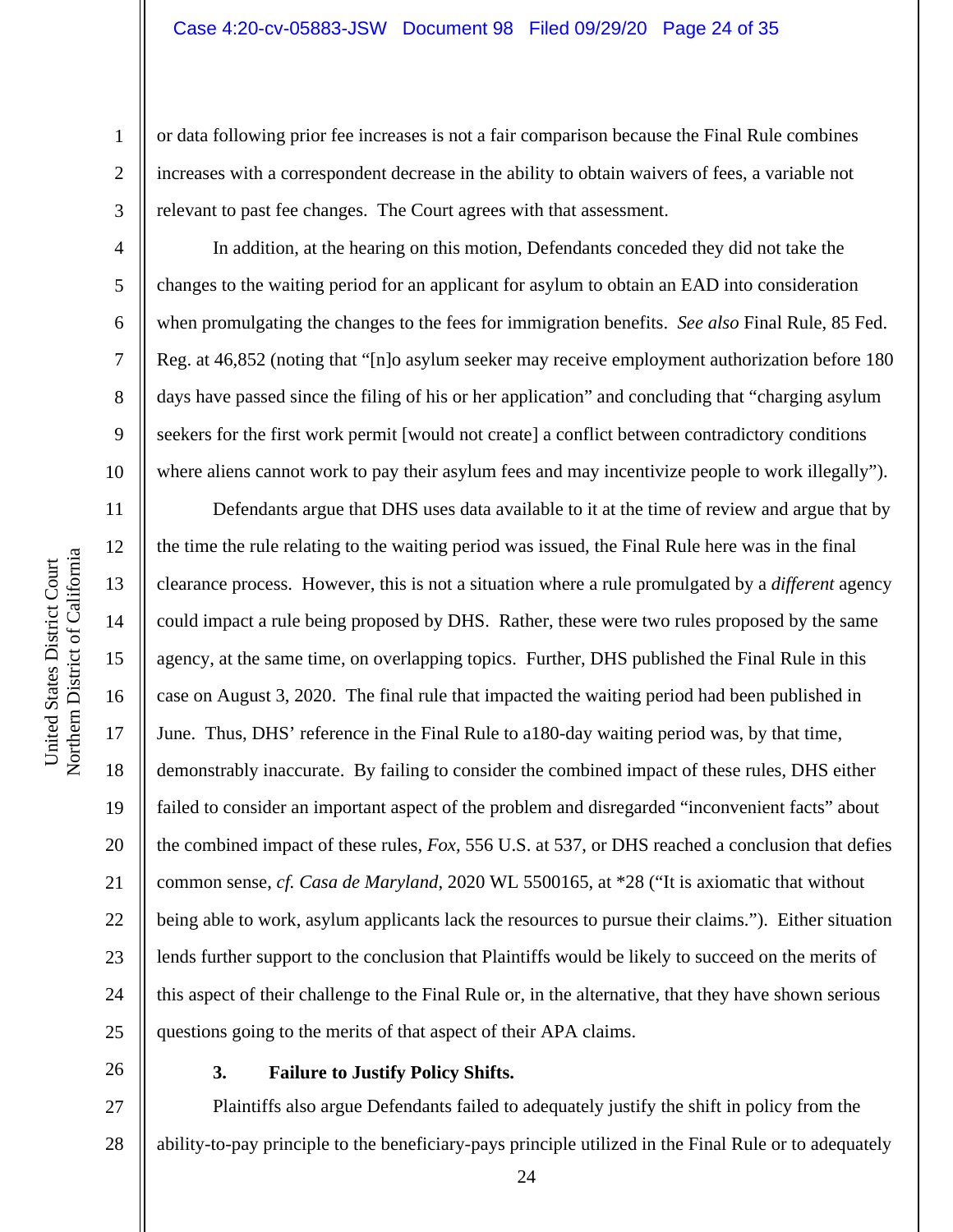### Case 4:20-cv-05883-JSW Document 98 Filed 09/29/20 Page 25 of 35

justify the significant departure from past practice with regard to asylum fees. "Agencies are free

to change their existing policies as long as they provide a reasoned explanation for the change."

*Encino Motorcars, LLC v. Navarro*, \_\_ U.S. \_\_, 136 S.Ct. 2117, 2125 (2016).

An agency may not, for example, depart from a prior policy *sub silentio* or simply disregard rules that are still on the books. … And of course the agency must show that there are good reasons for the new policy. But it need not demonstrate to a court's satisfaction that the reasons for the new policy are better than the reasons for the old one; it suffices that the new policy is permissible under the statute, that there are good reasons for it, and that the agency believes it to be better, which the conscious change of course adequately indicates. This means that the agency need not always provide a more detailed justification than what would suffice for a new policy created on a blank slate. Sometimes it must—when, for example, its new policy rests upon factual findings that contradict those which underlay its prior policy; or when its prior policy has engendered serious reliance interests that must be taken into account. … It would be arbitrary or capricious to ignore such matters. In such cases it is not that further justification is demanded by the mere fact of policy change; but that a reasoned explanation is needed for disregarding facts and circumstances that underlay or were engendered by the prior policy.

*FCC v. Fox Television Studios, Inc.*, 556 U.S. 502, 515-16 (2009) ("*Fox*"); *see also Organized Vill. of Kake v. U.S. Dep't of Agric.*, 795 F.3d 956, 966 (9th Cir. 2015) (quoting *Fox,* 556 U.S. at

515-16).

17 18 19 20 21 22 23 24 25 26 27 28 The record establishes that DHS was aware and acknowledged that it was shifting from the ability-to-pay principle to the beneficiary-pays principle*. See* Final Rule 85 Fed. Reg. at 46,799 ("[I]n this final rule DHS is emphasizing the beneficiary-pays principle of user fees."), 46,806-07 (acknowledging "change from its previous approach" and stating "[i]n prior years, USCIS fees have given significant weight to the ability-to-pay principle[.]") DHS also noted that shift in policy as it related to naturalization fees, stating: [t]he fee for [Form N-400] is increasing more than for most other forms because DHS has historically held the fee … below the estimated cost to USCIS of adjudicating the form in recognition of the social value of citizenship. Immigration services provide varying levels of social benefit and previously DHS accounted for some aspect of the social benefit of specific services through holding fees below their cost. However, in this final rule DHS is emphasizing the beneficiary-pays principle of user fees. Final Rule, 85 Fed. Reg. at 46,799. DHS also acknowledged the fact that the decision to impose a

a United States District Court United States District Court Northern District of Californi

1

2

3

4

5

6

7

8

9

10

11

12

13

14

15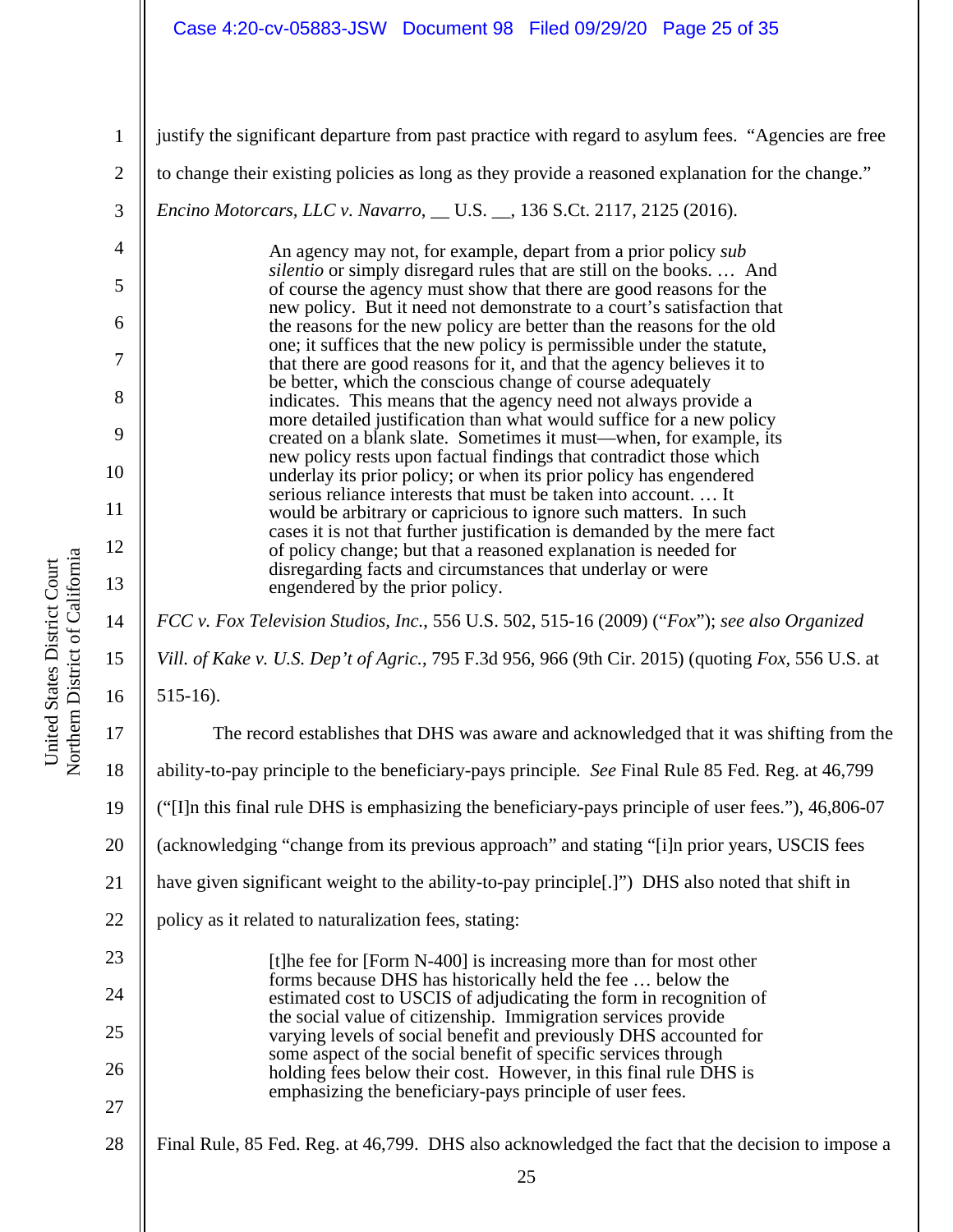#### Case 4:20-cv-05883-JSW Document 98 Filed 09/29/20 Page 26 of 35

fee to apply for asylum was a change in policy. Therefore, DHS was aware that it was changing positions. That "conscious change of course adequately indicates" an agency's belief that a new policy is better. *Fox,* 556 U.S. at 515. DHS's belief that the beneficiary-pays principle is a better policy also is reflected in its statements that it believes the policy is more "equitable." *See, e.g.,*  Final Rule, 85 Fed. Reg. at 46,806 ("DHS … believes these changes will make USCIS' fee schedule more equitable for all immigration benefits by requiring fees to be paid mostly by those who receive and benefit from the applicable service."), 46,819 (same), 46,890 (same). However, at least five Plaintiffs attest that they have structured their service models based

on the ability-to-pay principle, engendering reliance interests in its continued application. *See, e.g.,* Benito Decl. (ICRR), ¶¶ 29-30; Byrne Decl. (IRC), ¶ 34; Byun Decl. (ACRS), ¶¶ 15, 25; Chenoweth Decl. (CLINIC), ¶¶ 23, 33, 37; Rodgers Decl. (ILRC), ¶¶ 19-25. Defendants argue that "at most" they were only required to consider applicant's interests, rather than any reliance interests Plaintiffs might have, because Plaintiffs are outside the relevant zone of interests served by Section 1356(m). The Court is not persuaded.

First, *Fox* does not limit its discussion of reliance interests to interests that are "directly affected" by proposed action; it requires a more detailed justification when a prior policy has "engendered serious reliance interests that must be taken into account." *Fox,* 556 U.S. at 515. Second, despite multiple rounds of briefing on various issues and oral argument, Defendants have not argued that Plaintiffs lack standing to sue. The zone of interests test cited by Defendants "is not meant to be especially demanding;" it will deny a plaintiff a right of review where those interests "are so marginally related to or inconsistent with the purposes implicit in the statute that it cannot reasonably be assumed that Congress intended to permit the suit." *Clarke v. Sec. Indus. Ass'n*, 479 U.S. 388, 399 (1987). The record shows Plaintiffs directly or indirectly provide services to individuals who will be impacted by the changes in the fee schedule and the fee waiver policy, making Plaintiffs interests more than "marginally related" to statutory and regulatory provisions governing those issue.

27 28 For that reason, and for the reasons discussed in Section D, *infra*, regarding irreparable harm, Plaintiffs' reliance interests cannot be discounted, even if Defendants may not be required to

1

2

3

4

5

6

7

8

9

10

11

12

13

14

15

16

17

18

19

20

21

22

23

24

25

26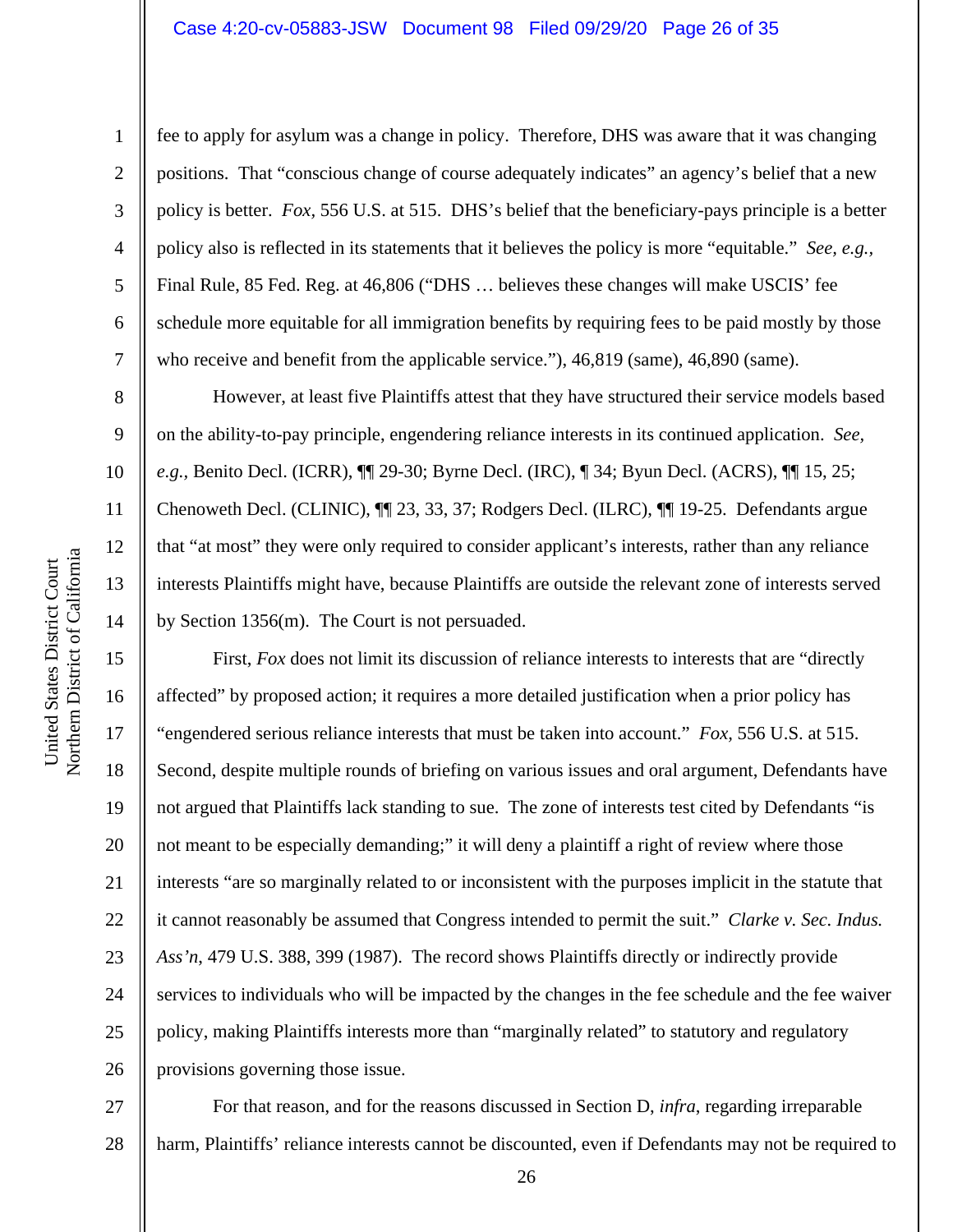align the fees with those interests. *Cf. Dep't of Homeland Sec. v. Regents of the Univ. of Ca.*,  $\qquad$ U.S.  $\_\_$ , 140 S.Ct. 1891, 1914 (2020) (noting that reliance interests of individuals indirectly impacted by DACA program were "noteworthy" but not necessarily "dispositive" concerns and stating "DHS may determine … that other interests and policy concerns outweigh any reliance interests," but DHS failed to make that "difficult decision" by ignoring reliance interests").

Even if Plaintiffs' reliance interests are not pertinent to this inquiry, DHS was not writing on a "blank slate" with regard to fee increases, the changes to fee waivers, and the asylum fee. Therefore, the Court concludes that "a more detailed justification" for policy changes that contradict prior findings or had engendered reliance interests is required. *Fox*, 556 U.S. at 515-16. For example, Defendants do not provide a persuasive explanation of why it is more likely that those with legitimate claims for asylum are more likely to have \$50 than those who do not; nor do they supply data to support that proposition. DHS also acknowledged there is no quantitative benefit from the fee. *See* Final Rule, 85 Fed. Reg. at 46,894.

With respect to the fees associated with naturalization, Plaintiffs also argue that the shift in policy conflicts with congressional intent. Plaintiffs cite to an appropriations bill that stated "USCIS is expected to continue the use of fee waivers for applicants who can demonstrate an inability to pay the naturalization fee. USCIS is also encouraged to consider whether the current naturalization fee is a barrier to naturalization for those earning between 150 percent and 200 percent of the federal poverty guidelines, who are not currently eligible for a fee waiver." DHS Appropriations Bill, 2019 H.R. Rep. No. 115-948, at 61-62 (Sept. 12, 2018).

21 22 23 24 25 26 27 28 In large part, DHS responded to such concerns by reference to the arguments about price elasticity of demand and its belief that the change is necessary to fully recover costs of adjudication. For the reasons discussed above, that explanation is not supported by adequate data. The Court also finds, at this stage, that Defendants' deviations from a beneficiary-pays principle are inconsistent and conflict with the comments presented on the effects of these changes on lowincome and vulnerable immigrant populations. *See, e.g.,* Final Rule, 85 Fed. Reg. at 46,841 (deviating from the beneficiary-pays principle on Form I-360, because would "place unreasonable burden" on religious organizations petitioning for their workers); Final Rule, 85 Fed. Reg. at

1

2

3

4

5

6

7

8

9

10

11

12

13

14

15

16

17

18

19

20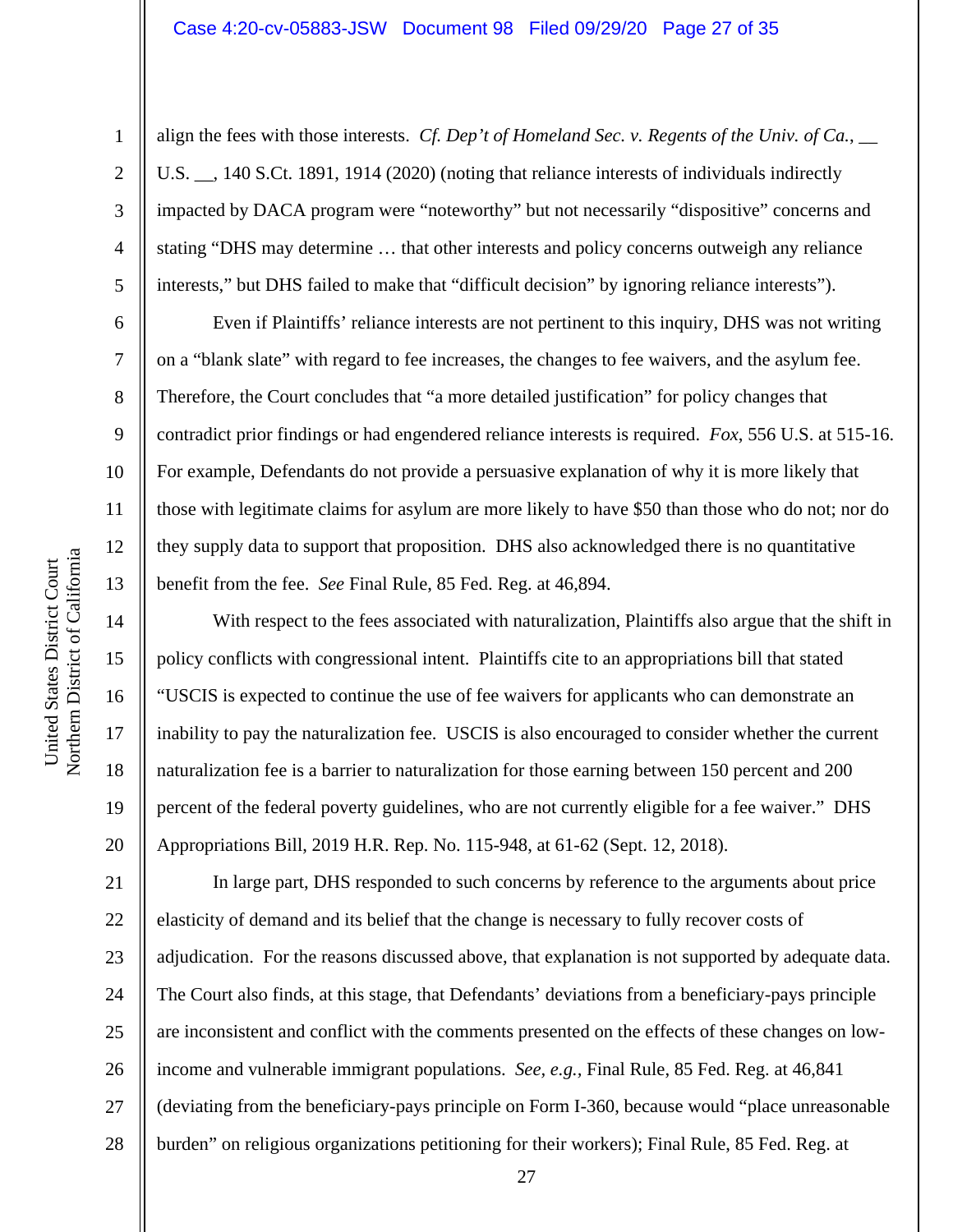46,850 and NPRM, 84 Fed. Reg. at 62,313 (deviating from beneficiary-pays principle regarding foreign adoptions because "it would be contrary to humanitarian and public interests to impose" full fee "on prospective adoptive parents seeking to adopt a child from another country").

1

2

3

4

5

6

7

8

9

10

11

12

13

14

15

16

17

18

19

20

## **4. Reliance on Factors Congress did not Intend DHS to Consider.**

In addition to the issues on the asylum fees discussed above, Plaintiffs argue the decision to impose the asylum related fees is arbitrary and capricious because Defendants stated during the NPRM that the fee was intended to deter frivolous applications. NPRM, 84 Fed. Reg. at 62,320; *see also* Stretch Reply Decl., ¶ 7 Ex. 40 (Regulatory Impact Analysis ("RIA"), July 22, 2020 at 150 ("DHS set the fee so that it would not require an alien an unreasonable amount of time to save, may generate some revenue to offset costs, and may deter some filings.").) Defendants argue that throughout the Final Rule they made clear their intent is to generate some revenue to cover costs and that "DHS does not intend to discourage meritorious asylum claims or unduly burden any applicant, group of applications, or their families." Final Rule, 85 Fed. Reg. at 46,844; *see also. Id.* at 46,850, 46,882. Although the language used in the NRPM and the RIA does not appear in the Final Rule, that purpose can reasonably be inferred from DHS's statement that "it did not intend to discourage *meritorious* asylum claims[.]" Final Rule, 85 Fed. Reg. at 46,844 (emphasis added).

For each of the reasons discussed above, the Court concludes Plaintiffs have demonstrated a likelihood of success on the merits or, in the alternative, have demonstrated serious questions going to the merits their challenges to the Final Rule under the APA.

## 21

## **D. Plaintiffs Have Met Their Burden to Show Irreparable Harm.**

22 23 24 25 26 27 28 In order to obtain an injunction Plaintiffs must show it is likely – rather than possible – that they will suffer irreparable harm. *Winter*, 555 U.S. at 20. "Organizations may establish irreparable harm by showing 'ongoing harms to their organizational missions.'" *Barr*, 964 F.3d at 854 (quoting *Valle del Sol Inc. v. Whiting*, 732 F.3d 1006, 1029 (9th Cir. 2013)). Defendants argue Plaintiffs "rely on economic harm[,]" which is not irreparable. Opp. Br. at 14:21. In the context of APA claims, "controlling circuit precedent establishes otherwise." *Barr*, 964 F.3d at 854; *see also East Bay Sanctuary Covenant v. Trump*, 950 F.3d 1242, 1280 (9th Cir. 2020)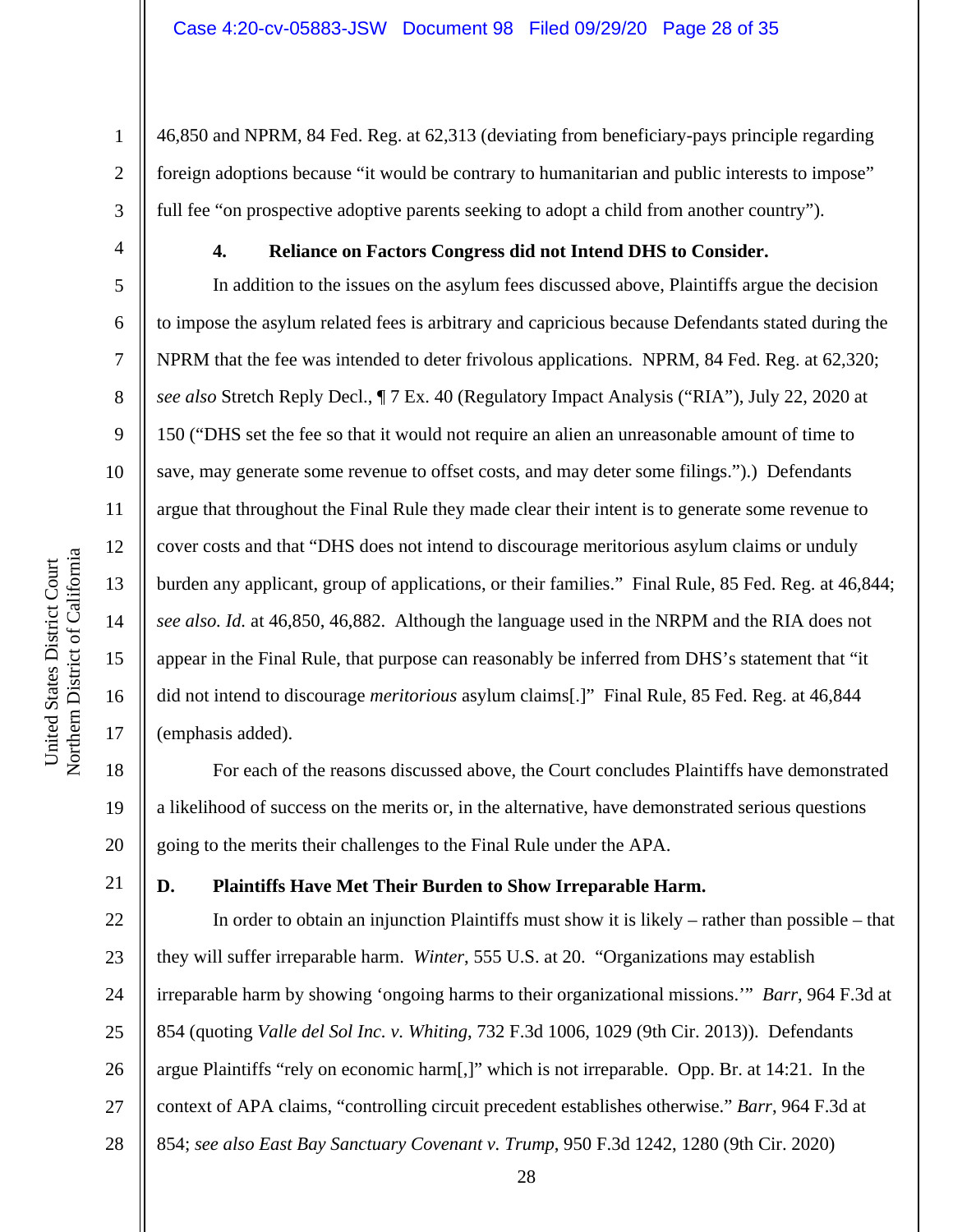(" $Trump II$ ").<sup>12</sup> "[E]conomic harms may be irreparable because plaintiffs are otherwise unable to recover monetary damages." *Barr*, 964 F.3d at 854.

2 3

4

5

6

7

8

9

10

11

12

13

14

15

1

In *Barr*, the plaintiffs presented un-refuted evidence that the rule at issue "harm[ed] their mission of representing and assisting asylum seekers and results in a substantial loss of organizational funding" and jeopardized funding streams. *Id.* The court reasoned that because the rule rendered "a substantial portion of plaintiffs' clients categorically ineligible for asylum, it directly threatens their standard caseload, and consequently, their caseload dependent funding." *Id.* The Ninth Circuit, therefore, affirmed the district court's conclusion that the plaintiffs "established a sufficient likelihood of irreparable harm through diversion of resources and the nonspeculative loss of substantial funding from other sources." *Id.* (quoting *East Bay Sanctuary Covenant v. Barr*, 385 F. Supp. 3d 922, 957 (N.D. Cal. 2019)). The plaintiffs in *Trump II* also presented evidence that showed they would "suffer a significant change in their programs and a concomitant loss of funding." 950 F.3d at 1280. The Court held "[b]oth constitute irreparable injuries: the first is an intangible injury; and the second is economic harm for which the [plaintiffs] have no vehicle for recovery." *Id.*

16 17 18 19 20 21 22 23 24 Plaintiffs submitted unrebutted evidence that, as part of their overall missions, they assist low-income immigrants with applications for immigration benefits, including naturalization and asylum. Benito Decl., ¶¶ 5, 13; Byrne Decl., ¶¶ 3-4, 6, 27; Byun Decl., ¶¶ 3-5, 14; Chenowith Decl., ¶¶ 2-3, 5, 32; Smith Decl., ¶¶ 3-7; Rodgers Decl., ¶¶ 2, 24; Salas Decl., ¶¶ 2, 14; Stolz Decl., ¶¶ 3, 33. Plaintiffs attest that fee waivers, which from the record are tied to the ability-topay principle that was reflected in prior fee changes, are critical to fulfilling their mission. According to Plaintiffs, the combination of the changes to fee waivers and the fee increases will either increase their own costs or make existing business models unsustainable. *See, e.g.,* Benito Decl., ¶¶ 11, 27, 29-30; Byrne Decl., ¶¶ 27-29, 34; Byun Decl., ¶¶ 15-16, 20, 24-25; Chenowith

<sup>26</sup>  27 28 <sup>12</sup> Plaintiffs also present evidence that the Final Rule threatens the existence of certain programs and that if they are unable to meet deliverables the good will and reputation they have established with donors will suffer. *See, e.g.,* Byun Decl., ¶ 26, Smith Decl., ¶ 37. Defendants do not present evidence to refute those assertions, which further support the Court's conclusion that Plaintiffs would suffer irreparable harm in the absence of an injunction. *See, e.g., hiQ Labs., Inc. v. LinkedIn Corp.*, 938 F.3d 985, 993 (9th Cir. 2019).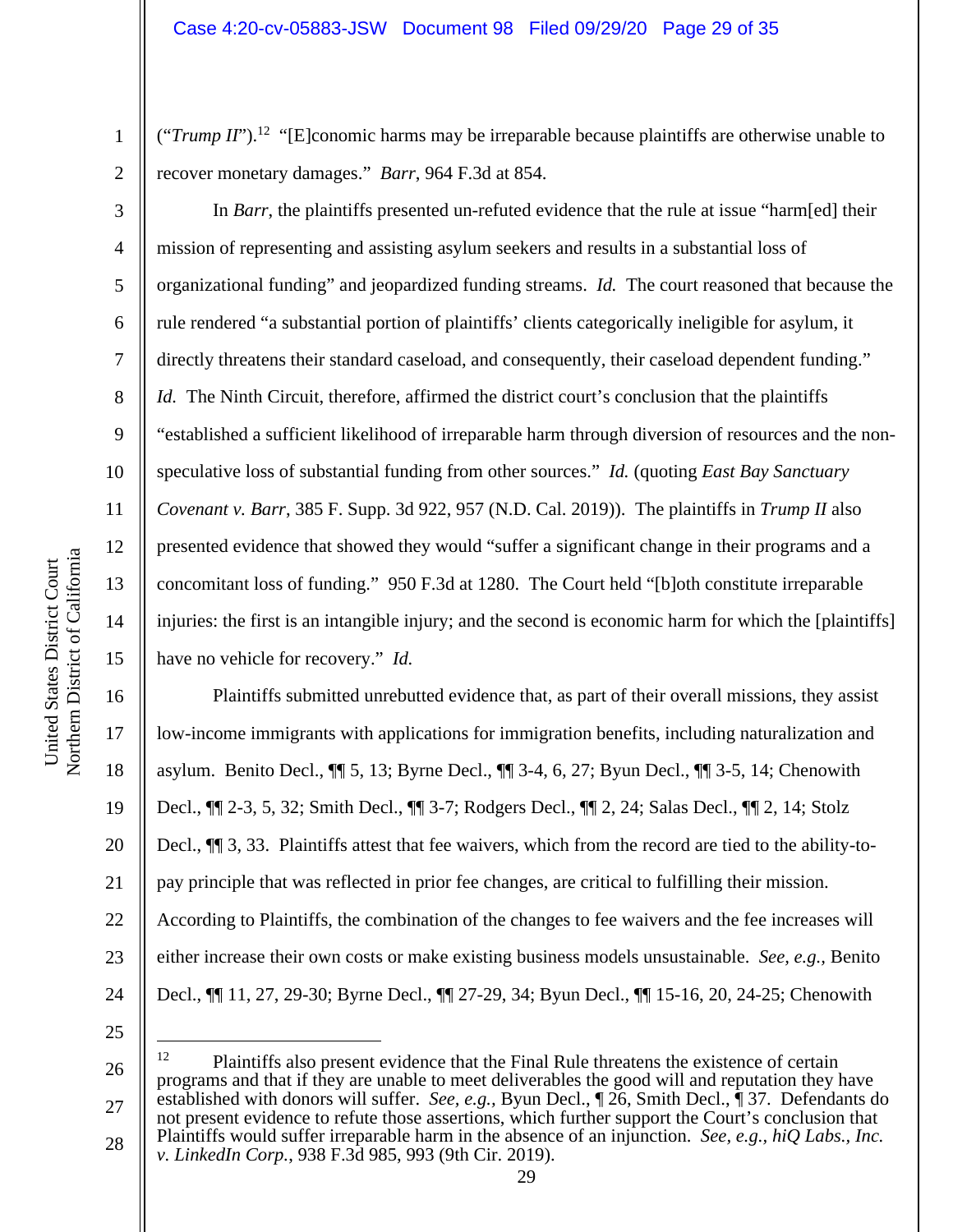2

3

4

5

6

7

8

9

10

11

12

13

22

23

Decl., ¶¶ 17, 22-23, 26-27, 33, 36; Smith Decl., ¶¶ 19, 21, 24, 27, 29, 35; Rodgers Decl., ¶¶ 12, 19, 21, 23, 27; Salas Decl., ¶¶ 17, 20, 23; Stolz Decl., ¶¶ 7, 24, 30-31, 33.) Like the plaintiffs in *Barr*  and *Trump II*, each Plaintiff attests that the Final Rule has and will continue to impact their ability to meet funding obligations, has and will continue to cause them to divert existing resources, or that both scenarios have and will continue to occur. Benito Decl., 13-15, 26, 39-44; Byrne Decl., ¶¶ 14, 30, 35-37, 39; Byun Decl., ¶¶ 6-7, 16, 25-30; Chenowith Decl., ¶¶ 11, 39, 40, 42-43, 46, 48, 54, 56; Smith Decl., ¶¶ 8, 21, 27, 33, 37-42; Rodgers Decl., ¶¶ 5-6, 10, 23-26, 28-32; Salas Decl., ¶¶ 3, 18-20, 23-24, 28; Stolz Decl., ¶¶ 4, 11-15, 28, 30, 34-39. CHIRLA also attests that its members either will not apply for or will be forced to wait to apply for benefits, impacting family unification. Salas Decl., ¶¶ 29-31, 34; *cf.* Smith Decl., ¶¶ 32-33 (noting similar harms to population that EBSC serves). In addition, Plaintiffs filed suit within three weeks after DHS published the Final Rule. Although "not dispositive", it does suggest "urgency and impending irreparable harm." *Trump II*, 950 F.3d at 1280.

14 15 16 17 18 19 20 21 Defendants did not address the Ninth Circuit's holdings in either *Barr* or *Trump II* in their briefs, and their arguments on the factual record here do not provide a basis for the Court to meaningfully distinguish those cases. Defendants' arguments at the hearing on the issue of irreparable harm were similarly unpersuasive. Accordingly, the Court concludes that Plaintiffs have established a likelihood of irreparable harm before the Court reaches a decision on the merits based on their showing of "non-speculative loss of substantial funding from other sources" and their showing of the need to alter their programs. *See Barr*, 964 F.3d at 1280; *Trump II*, 950 F.3d at 1280.

#### **E. Plaintiffs Have Met Their Burden to Show the Balance of Equities and Public Interest Weighs in Favor of an Injunction.**

24 25 26 27 28 Because the government is a party, the third and fourth *Winter* factors merge. *Barr*, 964 F.3d at 854. "[T]he government and the public have an interest in the efficient administration of the immigration laws at the border. … Control over matters of immigration is a sovereign prerogative, largely within the control of the executive and the legislature." *Trump II,* 950 F.3d at 1281 (internal quotations, citations and alterations omitted). Plaintiffs do not suggest those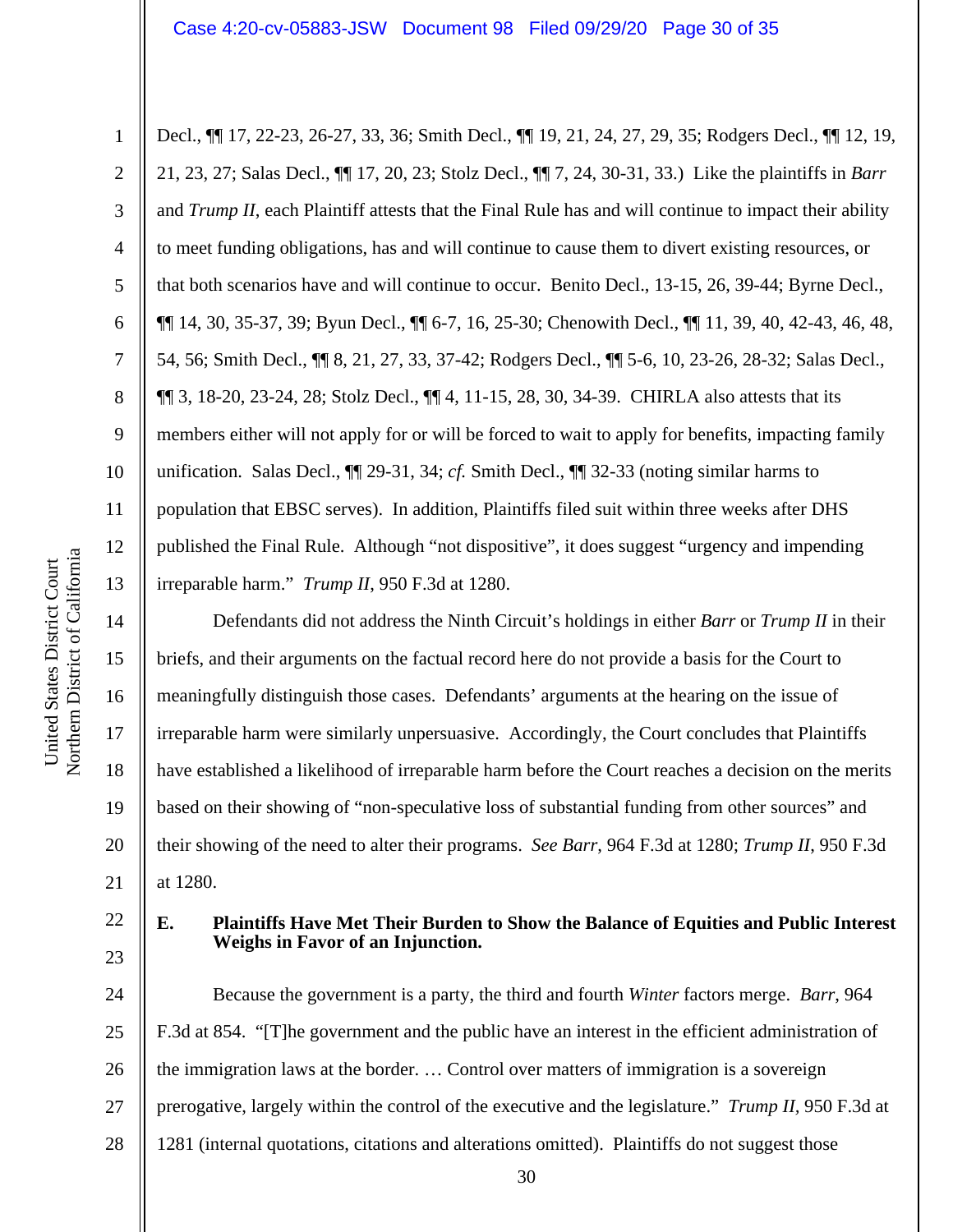#### Case 4:20-cv-05883-JSW Document 98 Filed 09/29/20 Page 31 of 35

interests would not extend to the efficient administration of applications for immigration benefits. Defendants also argue they do not, as Plaintiffs contend, have a "surplus," and DHS reported only that USCIS would not deplete its carryover balance. Defendants also argue that if the Court enjoins the rule USCIS will forego millions of dollars of revenue each day, which will lead to funding cuts, furloughs, and further delays in processing applications.

The public would have an interest in reducing or relieving burdens on the adjudication of immigration benefits. *Cf. Barr*, 964 F.3d at 855 ("On the side of the government, the public has an interest in relieving burdens on the asylum system and the efficient conduct of foreign affairs."). However, the weight the Court will ascribe to those factors depends, in part, on the validity of the Final Rule. *Trump II*, 950 F.3d at 1282. For the reasons set forth in Sections B and C, the Court has determined Plaintiffs are likely to succeed on the merits on at least some portions of their APA claims that the Final Rule is invalid. For that reason, and for reasons discussed below, the Court places less weight on this factor. *Id.*

Plaintiffs persuasively argue that the public interest would be served by enjoining or staying the effective date of the Final Rule because if it takes effect, it will prevent vulnerable and low-income applicants from applying for immigration benefits, will block access to humanitarian protections, and will expose those populations to further danger. Plaintiffs also cite comments and research that argue the public at large would be harmed if the Final Rule goes into effect because it will negatively impact tax revenues and would delay individuals seeking to naturalize from participating in essential civic activities like voting, service in public office, and jury service. Defendants do not counter those arguments.

22 23 24 25 26 27 28 Finally, in light of the issues raised regarding the validity of Mr. McAleenan's and Mr. Wolf's appointments, the Court concludes the public has an interest in avoiding overreach of Executive power with respect to appointments that require the informed consent of the Legislative branch. *Cf. Barr,* 964 F.3d at 855 (affirming district court's conclusion that public interest is served by "ensuring that statutes enacted by their representatives are not imperiled by executive fiat," where court found the rule at issue was "contrary to the asylum statute and contravene[d] clear congressional intent to give effect to our international treaty obligations"); *Trump II*, 950

1

2

3

4

5

6

7

8

9

10

11

12

13

14

15

16

17

18

19

20

21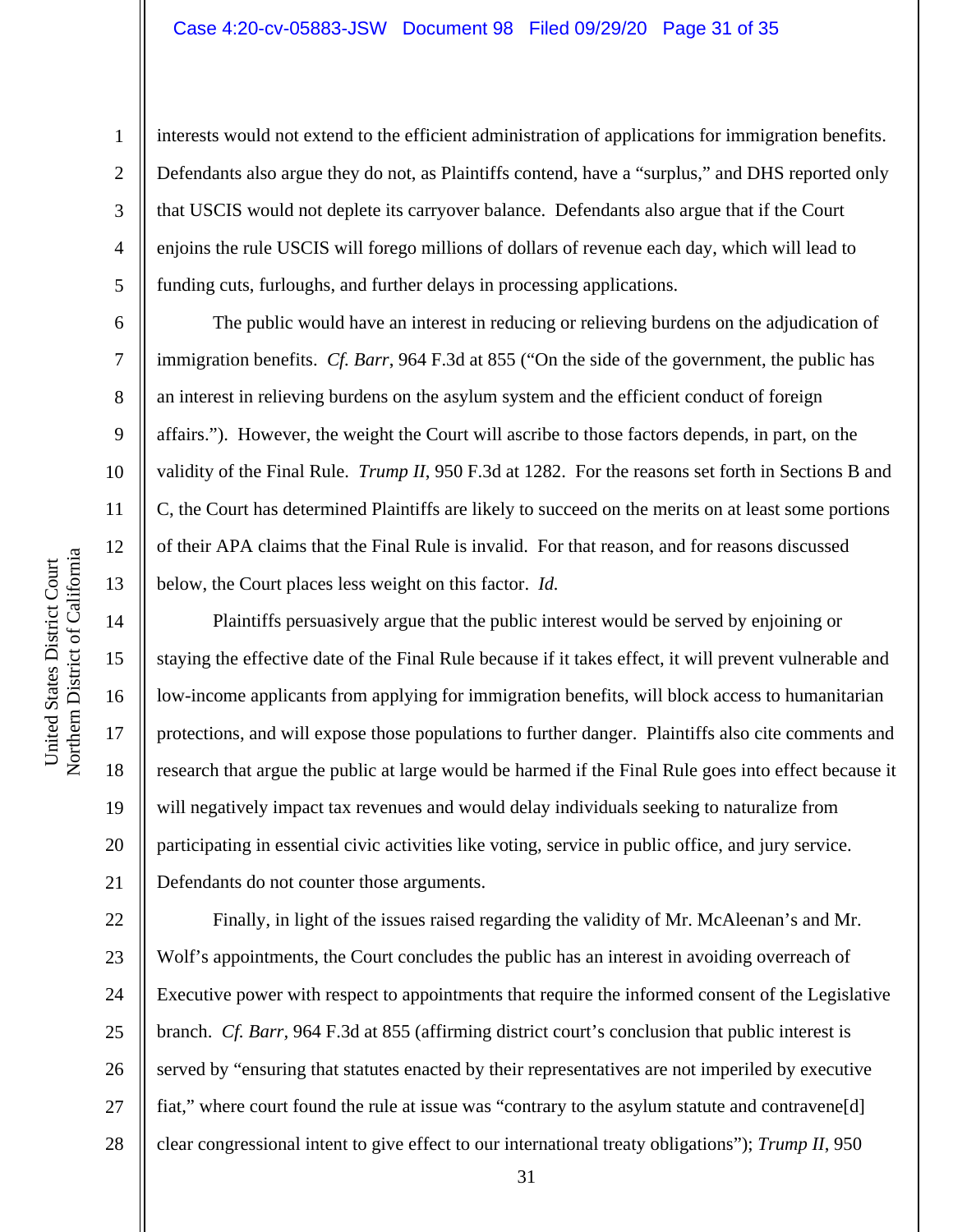F.3d at 1281 ("[T]he public has an interest in ensuring that the "statutes enacted by [their] representatives" are not imperiled by executive fiat.") (quoting *East Bay Sanctuary Covenant v. Trump,* 932 F.3d 742, 779 (9th Cir. 2018) ("*Trump I*"), in turn quoting *Maryland v. King*, 567 U.S. 1301, 1301 (2012) (Roberts, C.J., in chambers)).

The Court concludes the Plaintiffs have met their burden to show the public interest and the balance of the equities tip sharply in favor of enjoining implementation and staying the effective date of the Final Rule.

**F. The Scope of the Injunctive Relief.** 

Plaintiffs argue the Final Rule should be enjoined or stayed in its entirety. Defendants argue Plaintiffs would not be "entitled to injunctive relief with respect to any aspect of the rule where they have not substantiated a specific harm[.]" Opp. Br. at 15:6-17. Neither party directly addressed the geographic scope of any remedy to be imposed. The Court "recognizes that the proper scope of injunctions against agency action is a matter of intense and active controversy." *Innovation Law Lab v. Wolf,* 951 F.3d 986, 990 (9th Cir. 2020) (staying portion of decision granting nationwide injunction and limiting injunction to "geographical boundaries of the Ninth Circuit").

17 18 19 20 21 22 23 24 25 26 27 28 The Court has "considerable discretion in crafting suitable equitable relief[.]" *Trump II*, 950 F.3d at 1282. Injunctive relief "should be no more burdensome to the defendant than necessary to provide complete relief to the plaintiffs before the court." *Id.* (citation omitted); *accord Barr*, 964 F.3d at 855-56. An injunction need not, however, "affect only the parties in the suit." *Bresgal v. Brock*, 843 F.2d 1163, 1169-70 (9th Cir. 1987). A "broad" injunction may be "appropriate when necessary to remedy a plaintiff's harm." *Barr,* 964 F.3d at 855. Plaintiffs have shown the Final Rule interferes with their organizational missions and is likely to cause them to lose funding. In *Barr,* the court concluded that "[c]omplete relief for plaintiff must remedy both harms," and it determined that the plaintiffs did "not operate in a fashion that permits neat geographic boundaries." *Id.* at 856 (quoting *Trump II*, 950 F.3d at 1282-83). The Court concludes the same is true in this case. The Court also has received amicus briefs from a wide array of local and state governments arguing in favor of setting aside the Final Rule. The Final Rule also

1

2

3

4

5

6

7

8

9

10

11

12

13

14

15

16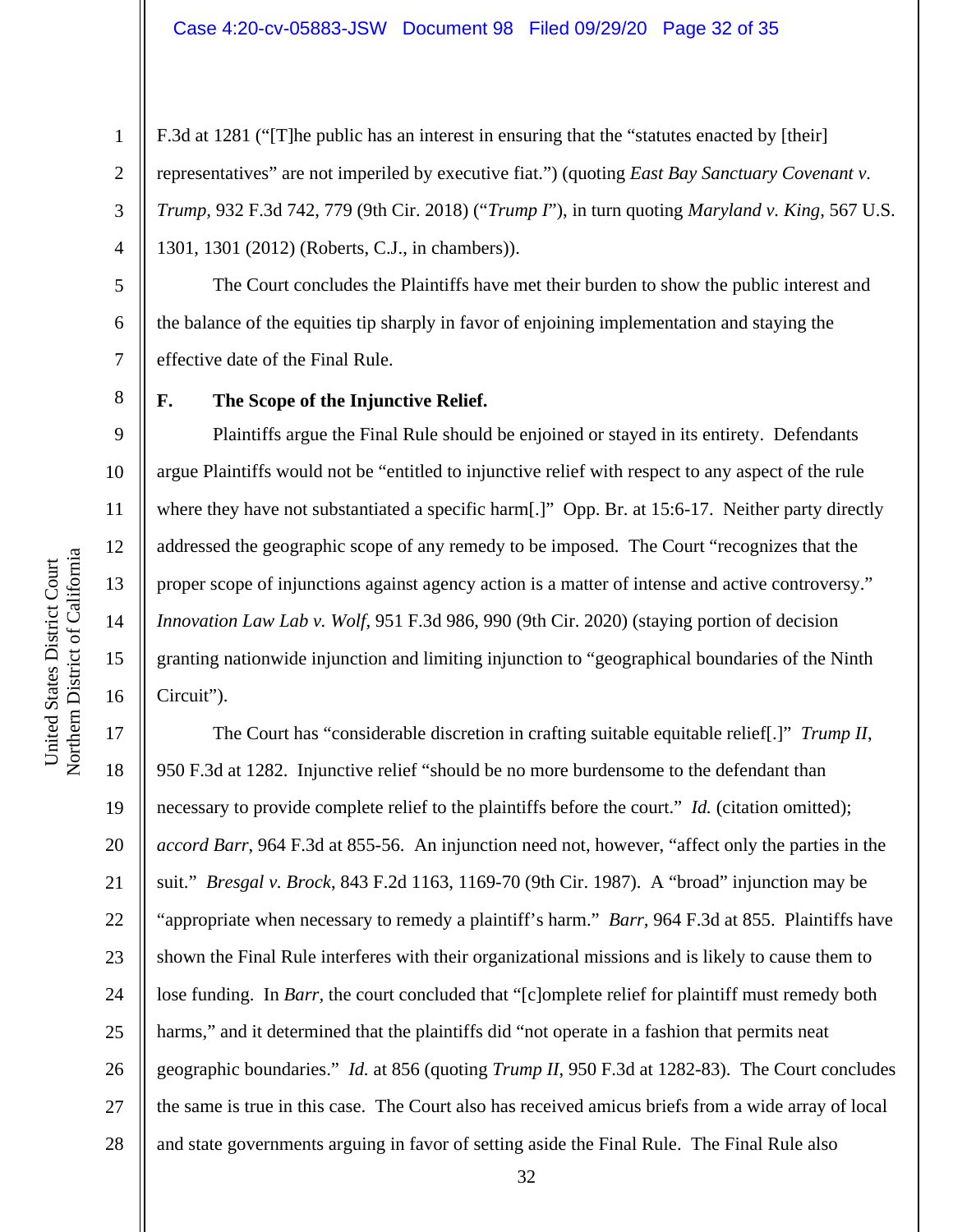touches on immigration policy, and "cases implicating immigration policy have a particularly strong claim for uniform, nationwide relief." *Id.* at 857 (internal quotations and citations omitted, and citing cases). The Court concludes the record demonstrates that universal relief is warranted.<sup>13</sup>

 The Court is mindful of the fact that the Final Rule contains a severability provision. Final Rule, 85 Fed. Reg. at 46,921 (citing 8 C.F.R. § 106.6). In *Casa de Maryland*, the court cited to a similar severability provision to show why a more limited injunction was appropriate. 2020 WL 5500165, at \*33 (noting severability provision created presumption that DHS "did not intend the validity of the [remaining rules] … to depend on the validity of the … offensive provision"). Because of the number of fees and policies addressed by the Final Rule and taking into consideration the severability provision, the Court directed Plaintiff to submit a statement of the fees that would most impact the populations they serve. *See* Dkt. No. 95. The Court has carefully considered whether it should limit its stay to the forms covered in that list, the imposition of the asylum fee, and the changes to the fee exemptions and waivers.

However, the Court has determined that Plaintiffs are likely to show that Mr. McAleenan's and Mr. Wolf's appointments impact the validity of the Final Rule in its entirety. In addition, many of the flaws identified in its discussion of why Plaintiffs are likely to succeed on the merits of their arguments on the other procedural and substantive violations of the APA also impact fees and forms beyond those identified by Plaintiffs. In the context of the APA, when such findings are made "the ordinary result is that the rules are vacated – not that their application to the individual petitioners is proscribed." *Trump II,* 950 F.3d at 1283 (internal quotations and citations omitted); *accord Barr,* 964 F.3d at 856-57 ("[v]acatur of an agency rule prevents its application to all those who would otherwise be subject to its operation) (citing cases).

24

25 26

1

2

3

4

5

6

7

8

9

10

11

12

13

14

15

16

17

18

19

20

21

22

23

33

Accordingly, the Court concludes it is appropriate to stay the effective date of the Final

Rule pending resolution of the merits in this case. *See Washington v. U.S. Dep't of Homeland* 

<sup>27</sup>  28 13 The *Casa de Maryland* declined to issue a nationwide injunction on the basis that it was bound by a recent Fourth Circuit decision that the plaintiffs did not meaningfully distinguish, *Casa de Maryland v. Trump*, 971 F.3d 220 (4th Cir. 2020). *See Casa de Maryland,* 2020 WL 5500165, at \*32.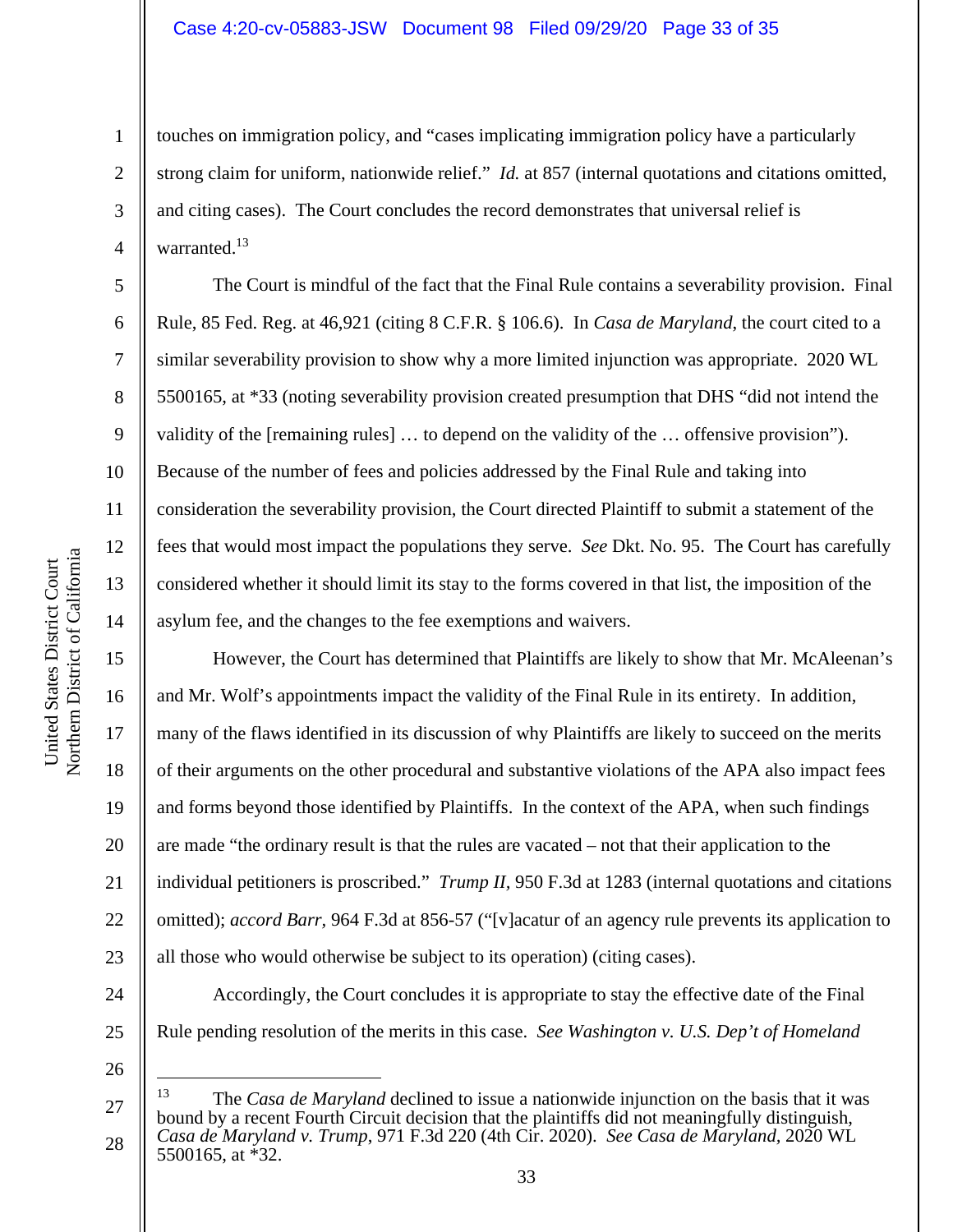*Sec.,* 408 F. Supp. 3d 1191, 1212-1213, 1223 (E.D. Wash. 2019).

### **G. Security.**

1

2

3

4

5

6

7

8

9

10

11

12

13

14

15

16

17

18

19

20

21

 Pursuant to Federal Rule of Civil Procedure 65(c), the Court finds in its discretion that it is not proper to impose any security for the preliminary injunction because (1) despite the assertion that USCIS "would continue to forgo millions of dollars of revenue each day" if the Final Rule is stayed or enjoined, Defendants did not request a bond; and (2) there is a significant public interest at stake. *See, e.g., East Bay Sanctuary Covenant v. Trump*, 349 F. Supp. 3d 838, 868-69 (N.D. Cal. 2018) (citing *Johnson v. Couturier*, 472 F.3d 1067, 1086 (9th Cir. 2009) (finding that the district court retains discretion "as the amount of the security required, if any")).

**H. The Court Denies the Government's Request for a Brief Administrative Stay.** 

In general, a motion to stay pending appeal must be presented to the district court in the first instance. Fed. R. App. P.  $8(a)(1)(A)$ . Because the Final Rule was scheduled to go into effect a week after the hearing on the motion, the Court posed a question to the parties about their positions on a stay of the ruling pending appeal. At that time, Defendants' counsel noted that they were not the decision makers on whether to appeal or whether Defendants would seek a stay. Therefore, they asked that if the Court's ruling was adverse to them, it impose a brief administrative stay to allow that process to occur. A stay beyond October 2, 2020, would allow the Final Rule to go into effect, thereby altering the status quo. For that reason, the Court denies Defendants' request for a brief administrative stay. If Defendants do file an appeal, nothing in this Order shall preclude them from filing a motion to stay before this Court.

#### **CONCLUSION**

22 23 For the foregoing reasons, the Court GRANTS Plaintiffs' motion for a preliminary injunction and a stay of the effective date of the Final Rule. Accordingly,

24 25 26 27 1. Pursuant to 5 U.S.C. section 705 the Court STAYS implementation and the effective date of of USCIS Immigration Fee Schedule and Changes to Certain Other Immigration Benefit Request Requirements, 85 Fed. Reg. 46,788 (Aug. 3, 2020) (the "Final Rule") in its entirety pending final adjudication of this matter.

28

2. Pursuant to Federal Rule of Civil Procedure 65, Defendants Wolf, in his official